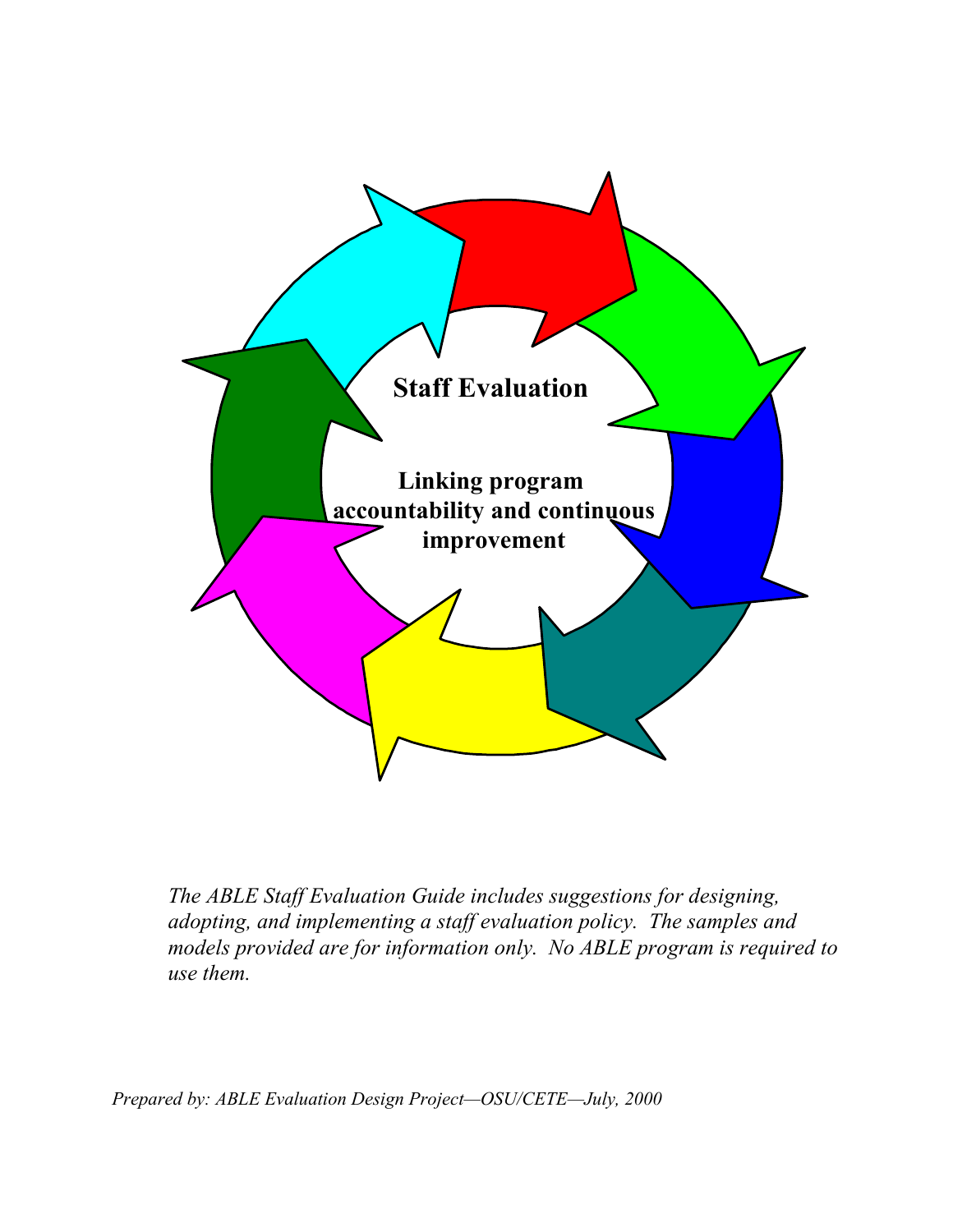# **Funding Information**

| <b>Project Title:</b>                        | <b>ODE ABLE Program Evaluation Design Project</b>                                                                                                                                                                                                                                                                                                                           |
|----------------------------------------------|-----------------------------------------------------------------------------------------------------------------------------------------------------------------------------------------------------------------------------------------------------------------------------------------------------------------------------------------------------------------------------|
| <b>Source of Contract:</b>                   | Ohio Department Of Education<br>Career-Technical and Adult Education<br><b>Adult Basic and Literacy Education</b><br>Columbus OH 43085-4046                                                                                                                                                                                                                                 |
| <b>Contractor:</b>                           | Center on Education and Training for Employment<br>The Ohio State University<br>Columbus OH 43210-1090                                                                                                                                                                                                                                                                      |
| <b>Interim</b><br><b>Executive Director:</b> | W. Michael Sherman                                                                                                                                                                                                                                                                                                                                                          |
| Disclaimer:                                  | Funds for producing this publication were provided by the<br>Ohio Department of Education, Division of Career-<br>Technical, and Adult Education, Adult Education Act,<br>Section 353. Opinions expressed herein do not necessarily<br>reflect those of the Ohio Department of Education nor the<br>U. S. Department of Education and no endorsement should<br>be inferred. |
| <b>Discrimination</b>                        |                                                                                                                                                                                                                                                                                                                                                                             |
| <b>Prohibited:</b>                           | It is the policy of the Ohio Department of Education that<br>educational activities, employment practices, programs, and<br>services are offered without regard to race, color, national<br>origin, sex, religion, handicap, or age.                                                                                                                                        |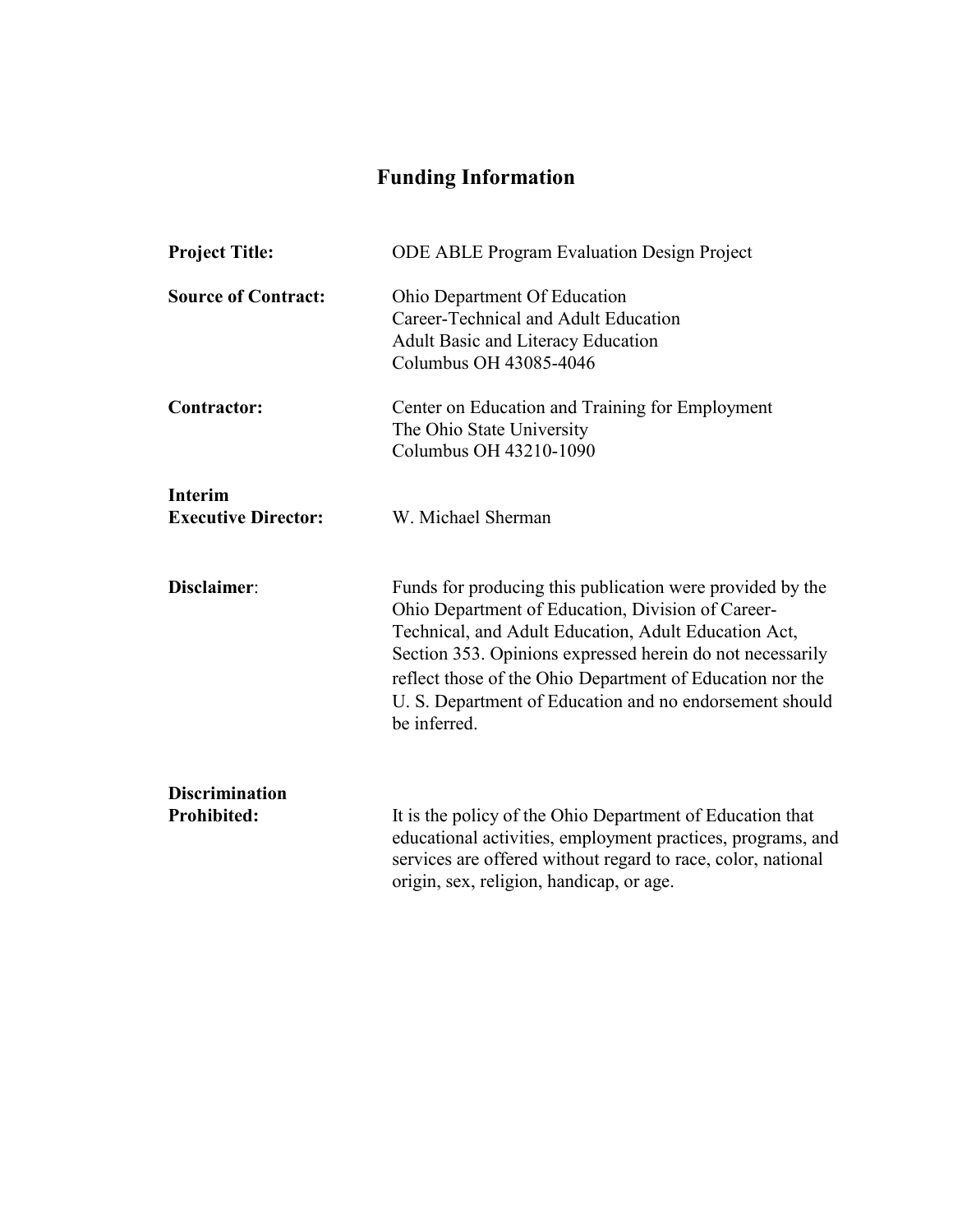# **Focusing on Staff Evaluation**

## **Table of Contents**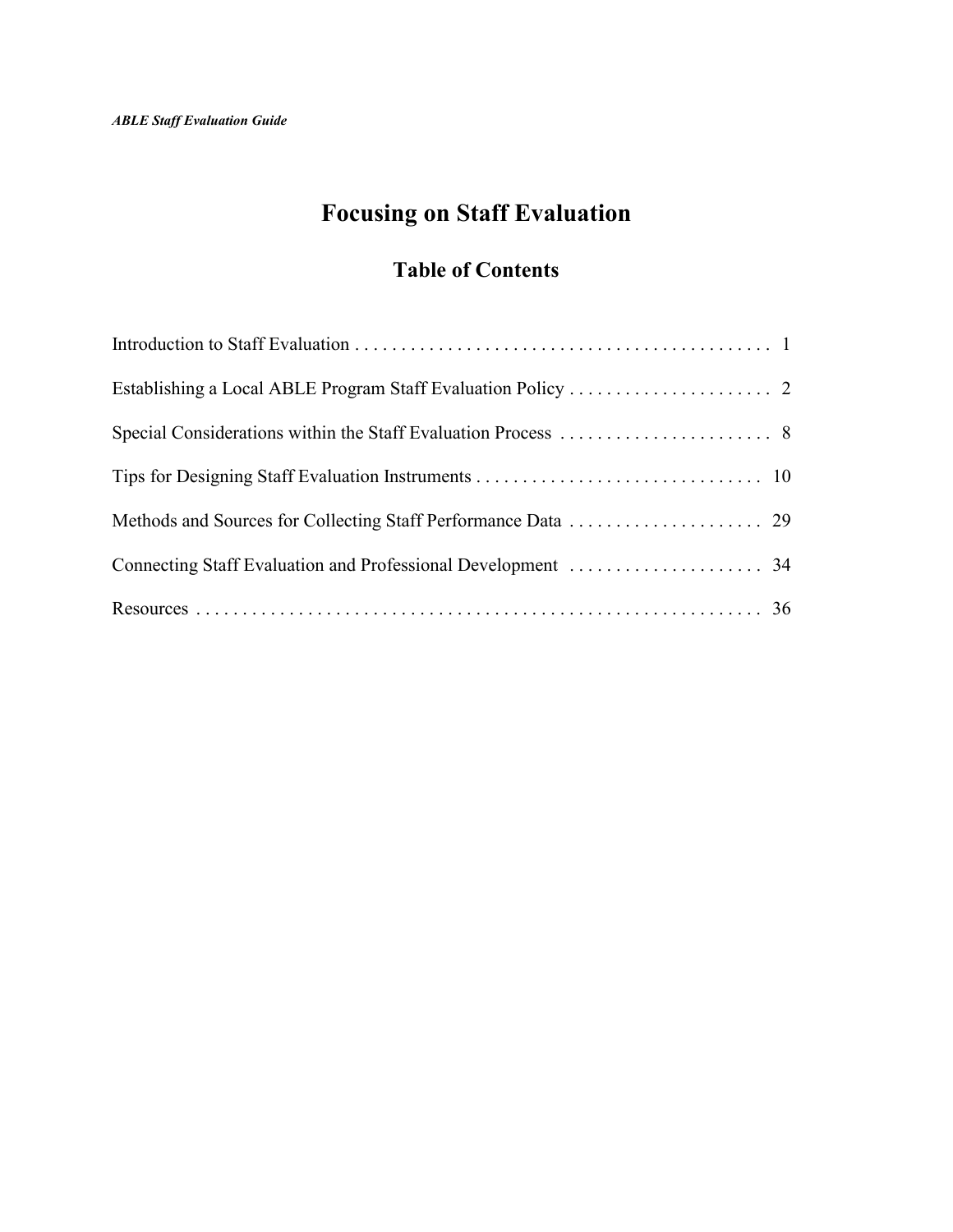### **ACKNOWLEDGMENTS**

The ABLE Evaluation Design Project wishes to thank everyone who assisted us in creating the Staff Evaluation Guidelines. Help came from the Evaluation Design Project Advisory Committee, a Staff Evaluation task force comprised of local ABLE program personnel, and other ABLE staff who provided samples of evaluation tools. This collaborative approach ensures that the Guidelines can be used in many different ways by all ABLE programs as they implement plans for continuous improvement and capacity building.

*Sara Battison Lynn Alexander Leslie Enoch Kathy Basaran Karyn Evans Shirley Danley Michael Jones Terry Eisele Gene Luidhardt Karen Hibbert Lee Morris Cindy Olmstead Diane Ninke Donna Turski Alayne Payne Pat Waddell Helen Jane Wilson Joyce Winters*

#### **Project Advisory Committee Staff Evaluation Task Force**

#### **Additional Contributors**:

*Erika Botsch Eunice Hornsby Susan Nell*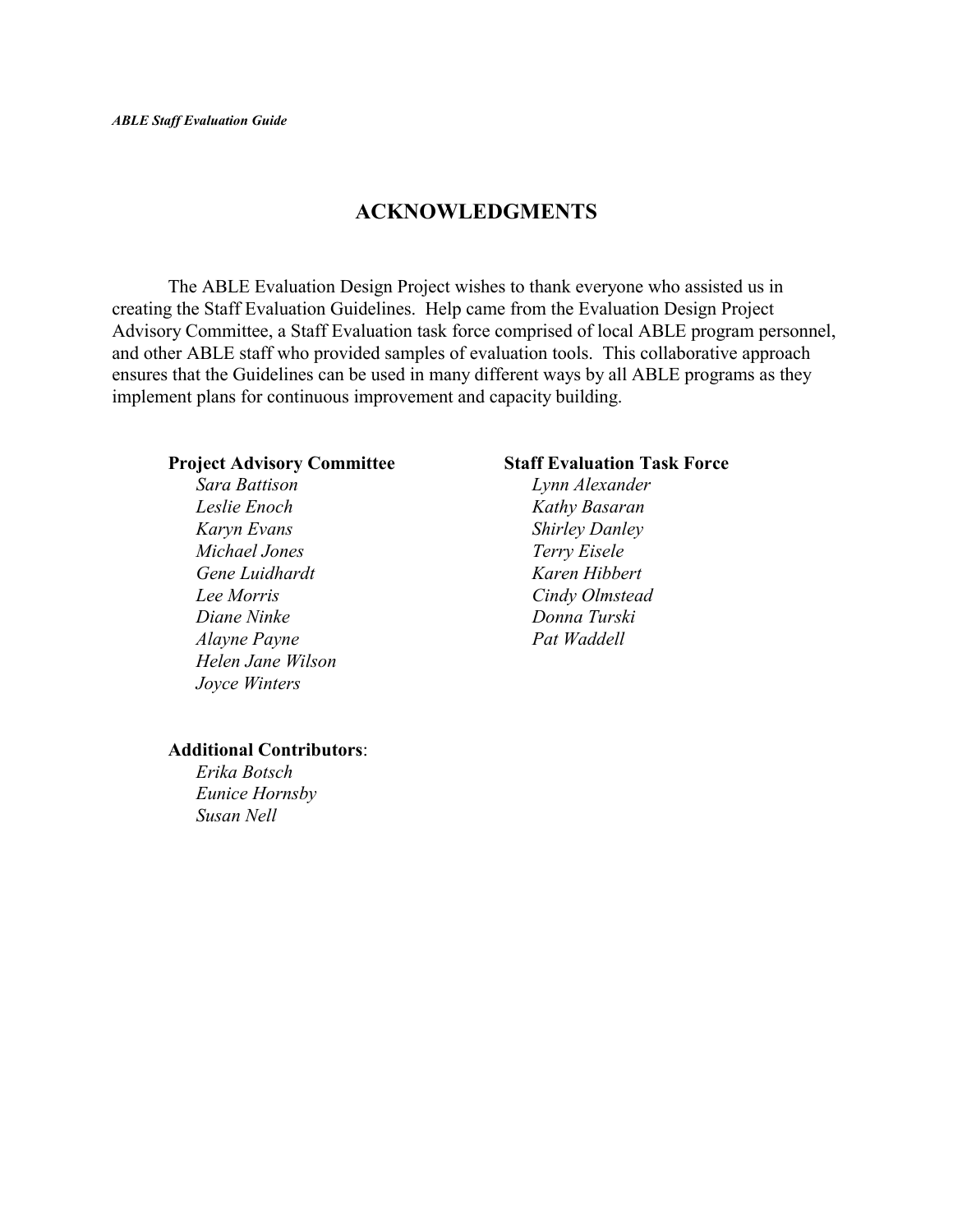### **An Introduction to Staff Evaluation**

Just as student performance is monitored, staff performance is also reviewed. Program Planning, Indicator 3 of the Indicators of Program Quality, states: "*All ABLE paid staff will be formally evaluated, in writing, on a yearly basis."* The evaluation should be designed to serve the following purposes:

- Enhance job performance
- Encourage professional growth
- Improve program quality and meet the core indicators of performance

Staff who focus on consistently improving their performance set the stage for advancement and accomplishment. The evaluation results then become a tool for rewarding, encouraging, and planning for the continued effective and efficient performance of individual staff members and the ABLE program.

Many programs already have a process in place that collects useful information. However, for those programs who are relatively new to providing ABLE services or those wanting to make changes, samples and models are provided. *No program is required to use these samples and models. They are presented for information only.* Many of the suggestions come from Ohio ABLE program staff. Each program is encouraged to design its own staff evaluation process so that its uniqueness and diversity are reflected. The materials included are to assist in the process.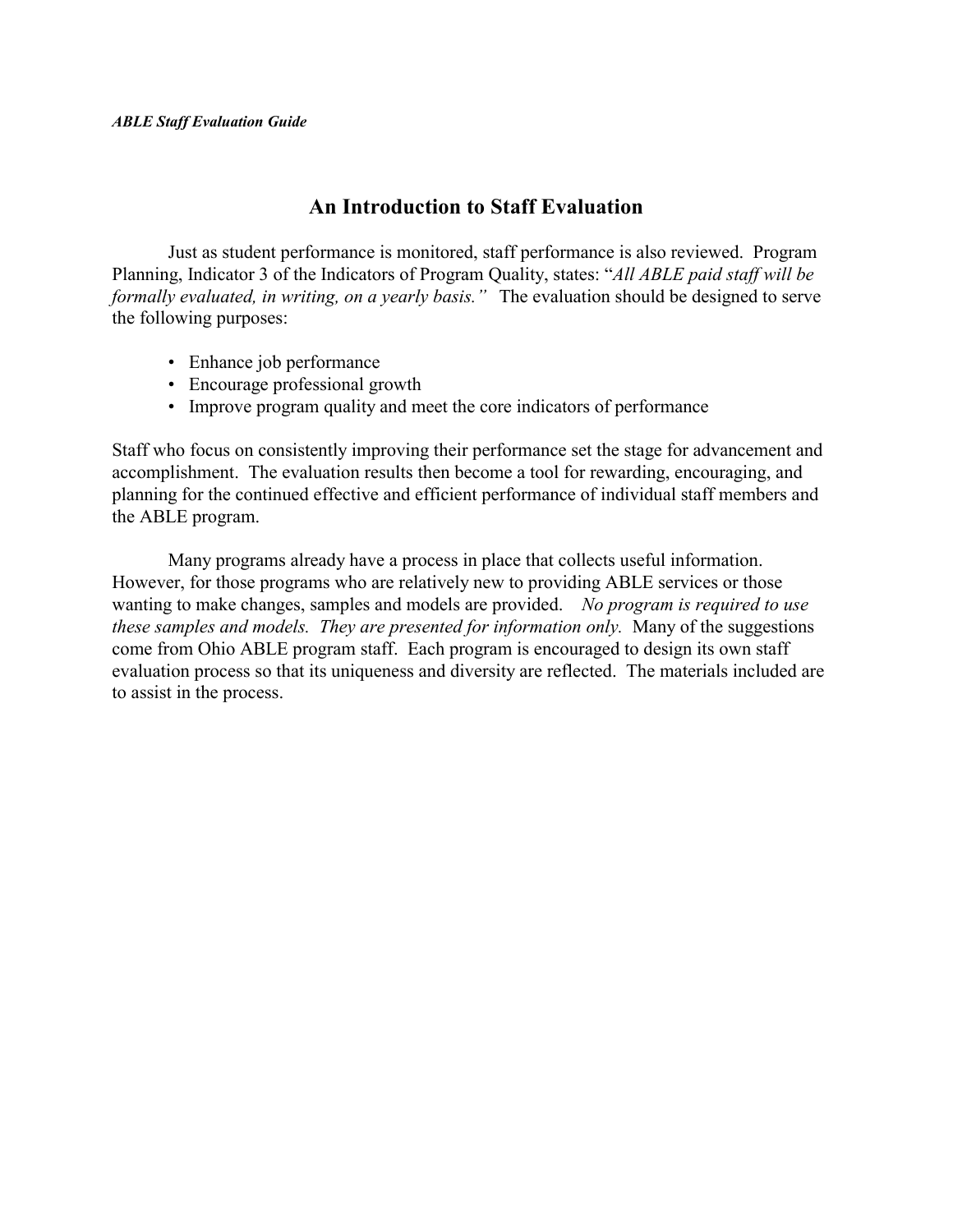### **Establishing a Local ABLE Program Staff Evaluation Policy Common Elements**

Each ABLE program should establish a staff evaluation policy that includes guidelines for conducting annual evaluations. ODE ABLE requirements state that a written evaluation must be performed annually. A formal policy at the program level needs additional guidelines to make staff evaluation a successful component of program practice. Program specific considerations can be added to the framework to help create an evaluation system that will be beneficial to the employee and the ABLE program. Some common elements are listed below.

- ' The purpose of the evaluation
- ' An explanation of what will be used to judge performance (*the ABLE job description would be a good basis for deciding what to use to determine performance)*
- ' A listing of the participants in the evaluation and their roles
- ' A description of how the evaluation will be conducted
- ' A time line for conducting the evaluation
- ' The instrument/s that will be used to record the evaluation (if a variety of options are offered, a brief explanation of the best uses for each should be included)
- ' The methods for collecting employee input throughout the three stages of the evaluation process
- ' Any methods for collecting input from sources other than the employee, such as students, peers, and other stakeholders
- ' An outline of follow-up actions, including administrative support and professional development
- ' A plan for storing records
- ' A plan for communicating the policy to all participants
	- < employees (place in staff handbooks, present at staff meetings)
	- < administrators (review in directors' meetings, consult administrator's manual)
	- < school boards (programs should present their ABLE policy for approval)
- ' A plan for periodic review and revision of the evaluation policy by all staff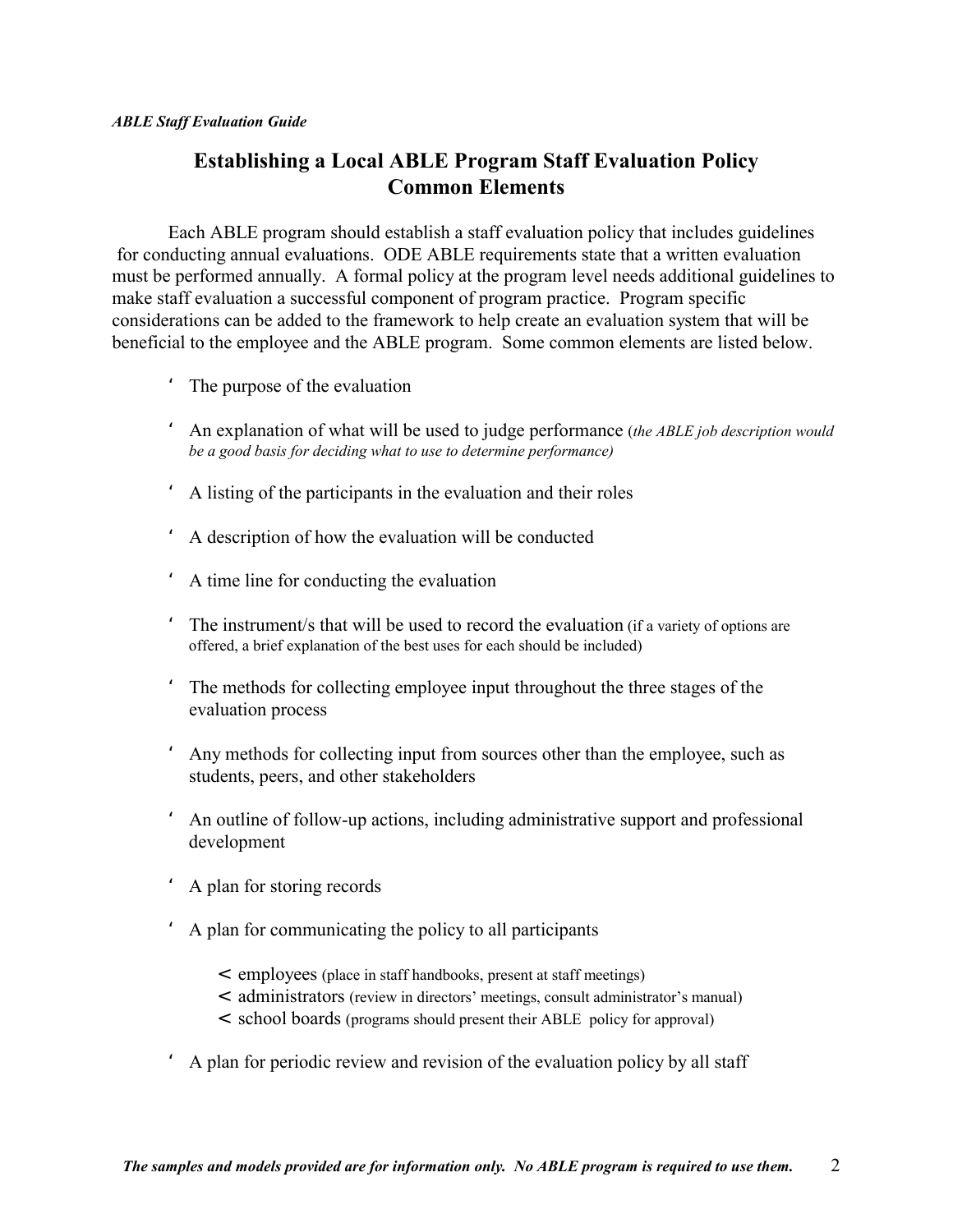### **The ABLE Evaluator**

Each program must identify the participants needed to carry out an effective and efficient process. The evaluation policy may call for feedback from many sources. To ensure that the staff evaluation process is successful, the evaluators and their responsibilities should be defined. A brief description of possible participants and their input is provided.

#### **ABLE Administrators**:

- ' Ensure that job descriptions are current and comprehensive.
- ' Share the ABLE staff evaluation policy with appropriate local partner, supervisory, and advisory boards.
- ' Conduct annual evaluations using policy guidelines, as required.

#### **ABLE Students:**

' Provide feedback (survey, questionnaire, interview) regarding ABLE staff performance as requested.

#### **ABLE Partners:**

' Provide feedback (survey, questionnaire, interview) regarding ABLE staff performance as requested

### **ABLE Staff:**

' Complete a self-evaluation or self-reflection instrument prior to the formal observation.

#### **ABLE Peers:**

' Participate in the evaluation process by reviewing evaluation data, observing peer performance, interviewing peers, compiling results and mentoring.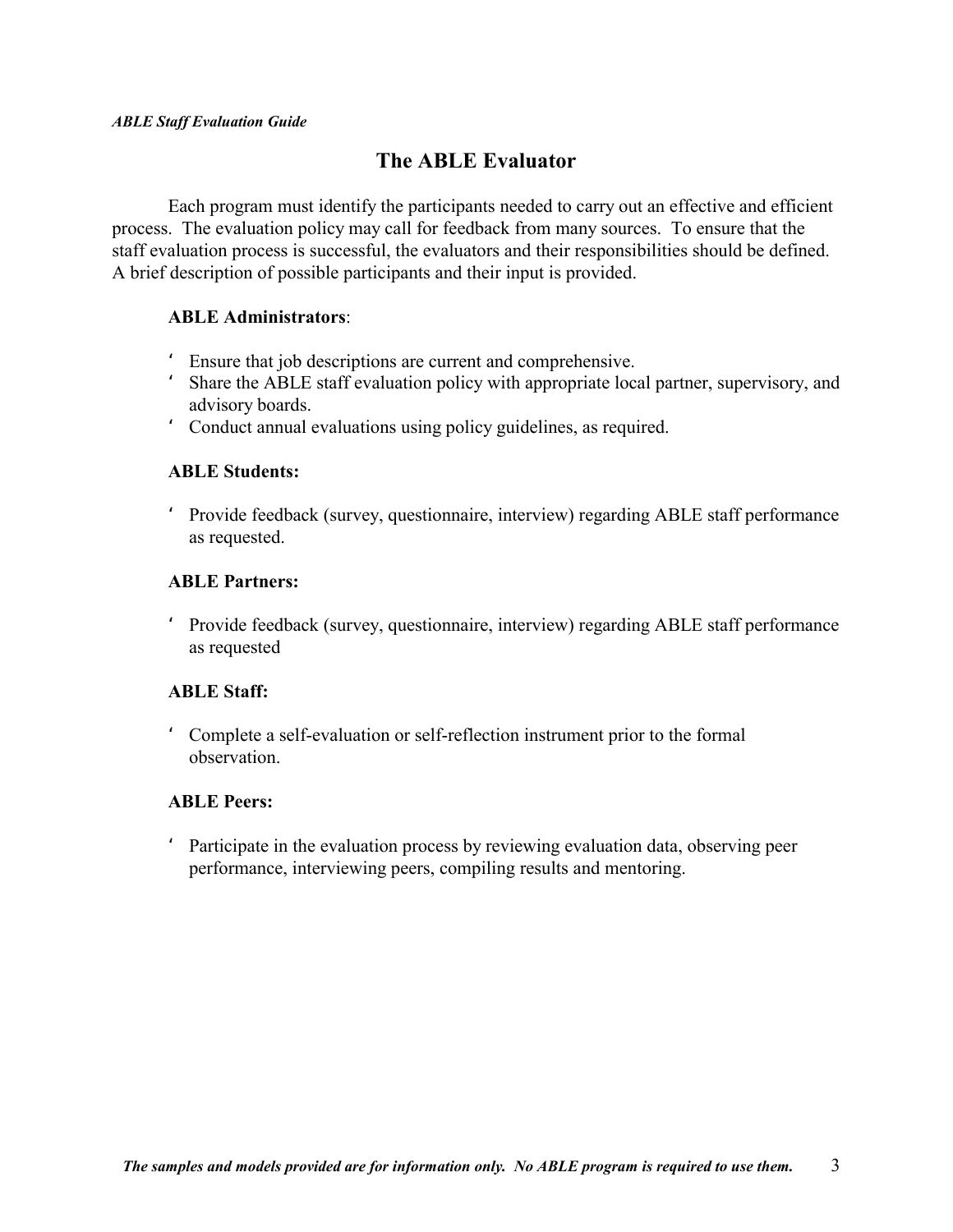### **The Role of the ABLE Administrator**

Staff evaluation contributes to the ABLE program's ability to ensure that quality educational practices are continued and improved. Each program has the task of creating its own evaluation policy. The ODE ABLE guidelines indicate who is to be evaluated, how frequently the evaluation should occur, and how the results should be reported.

The role of the administrator is to guide the development and implementation of the policy. One of the critical decisions is choosing the evaluator. It is important to select a person who has credibility with the employees. Administrators are also responsible for deciding on the methods and instruments to use, the process, and the follow-up. Professional development may be needed to develop or improve the skills required by these responsibilities.

Perhaps a less obvious (but extremely important) responsibility of the administrator in the staff evaluation process is that of being a role model. ABLE administrators must value the staff evaluation process as a tool for guiding the delivery of program services and confidently communicate that impression. Administrators who believe that evaluation is a cooperative venture benefitting students, staff, and programs, will have many responses to the following question:

#### *"How will staff evaluation make a difference to the ABLE program?"*

- Evaluation focuses attention on each individual's responsibility and contribution to the program's goal of achieving the core indicators of performance.
- Services to students can be improved by identifying job performance areas that are strong and those that need improvement
- ' Staffing decisions and professional development plans that will enhance job performance can be based on evaluation results.
- ' Evaluation results can provide confirmation to those employees doing good work and serve as an incentive to continue.
- ' Decisions about expanded program offerings may be based on evaluation results.
- ' Individuals wishing to serve as mentors or to have a mentor may be identified in the evaluation process.
- ' Conducting staff evaluation fulfills one of ODE's requirements for a quality program.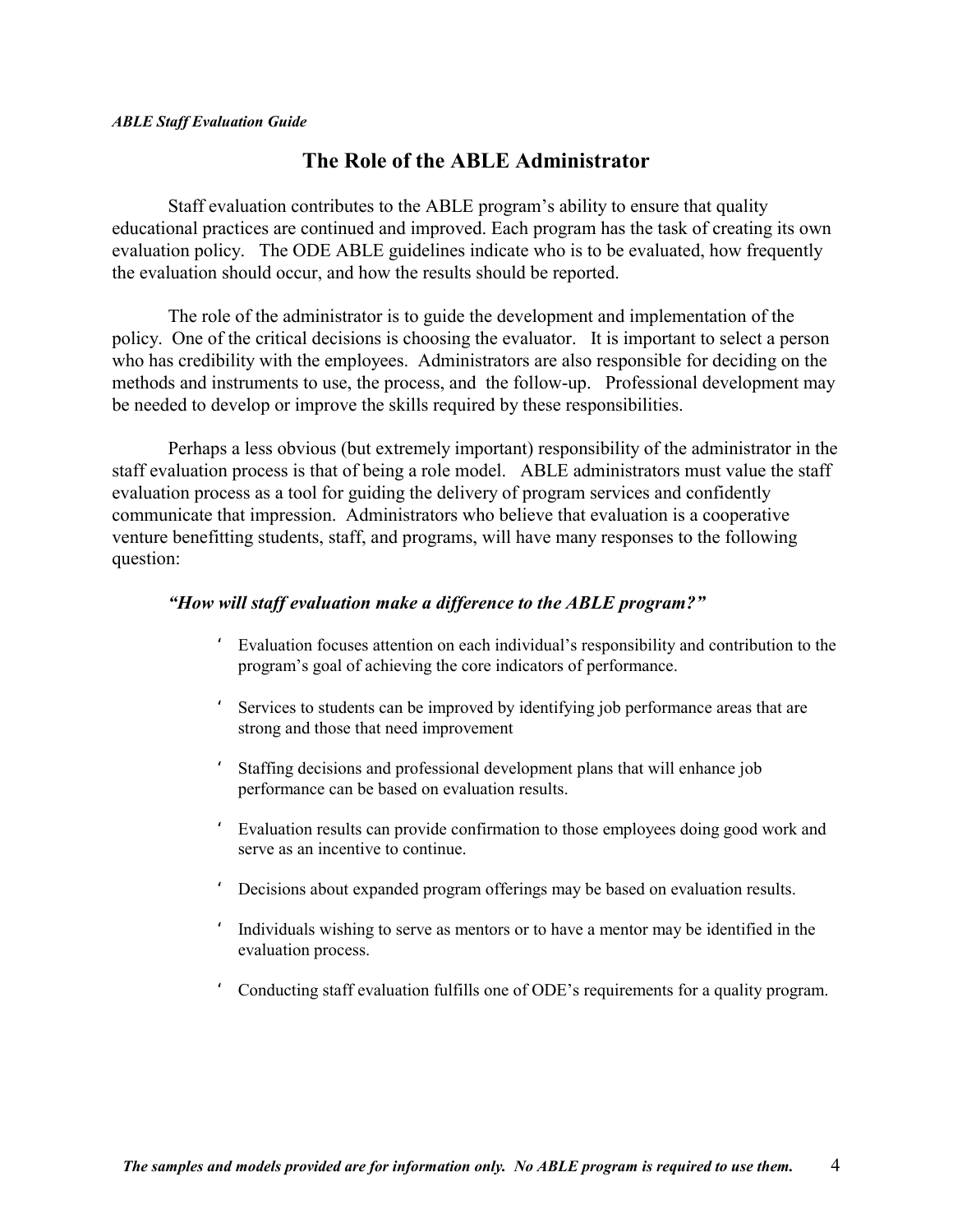### **Implementing the Staff Evaluation Process**

Once the policy has been established and communicated to all administrators and employees, implementation should begin. The evaluation activities can be divided into three stages, with each playing an integral role in the overall effectiveness of the process.

- Stage 1: **Pre-Evaluation:** Activities that the administrator, the evaluators, and evaluatee engage in prior to the formal evaluation.
- Stage 2: **Evaluation:** Activities that comprise the formal evaluation as conducted by the evaluator/s such as observing, collecting data, interviewing, and planning.
- Stage 3: **Follow-up**: Periodic discussions or checks on employee progress during the program year.

The primary participants in an evaluation are the employee and the evaluator. However, there may be multiple evaluators and data sources at any stage of the evaluation process. Each program must decide who will be involved in the evaluation procedure and what their participation will be.

 The following **Staff Evaluation Planning Checklist** is a sample method for tracking the involvement of all potential participants and for documenting the timing in all stages of the evaluation process. There are three categories on the checklist:

| <b>Action:</b>          | The statements, divided according to stages, describe actions that<br>are consistent with recommended evaluation policy. An "other:<br>added by program" line has been included for programs to include<br>needs/actions of their own.                                                                                                          |
|-------------------------|-------------------------------------------------------------------------------------------------------------------------------------------------------------------------------------------------------------------------------------------------------------------------------------------------------------------------------------------------|
| Participants:           | The blanks are to be completed with the name/s of the persons<br>involved in the activities. Programs using a multiple data source<br>evaluation process will need to record all involved. Possible<br>responses include: Employee, Administrator, Evaluator, Peers, Students,<br>Representatives from Partnering Agencies                      |
| <b>Completion Date:</b> | ABLE directors suggested that the evaluation process should be<br>efficient with 3 months being the maximum amount of time allowed<br>to complete stages 1 and 2. The periodic follow-up is on going<br>throughout the program year. Entering the completion date for each<br>activity on the checklist will help the process remain on target. |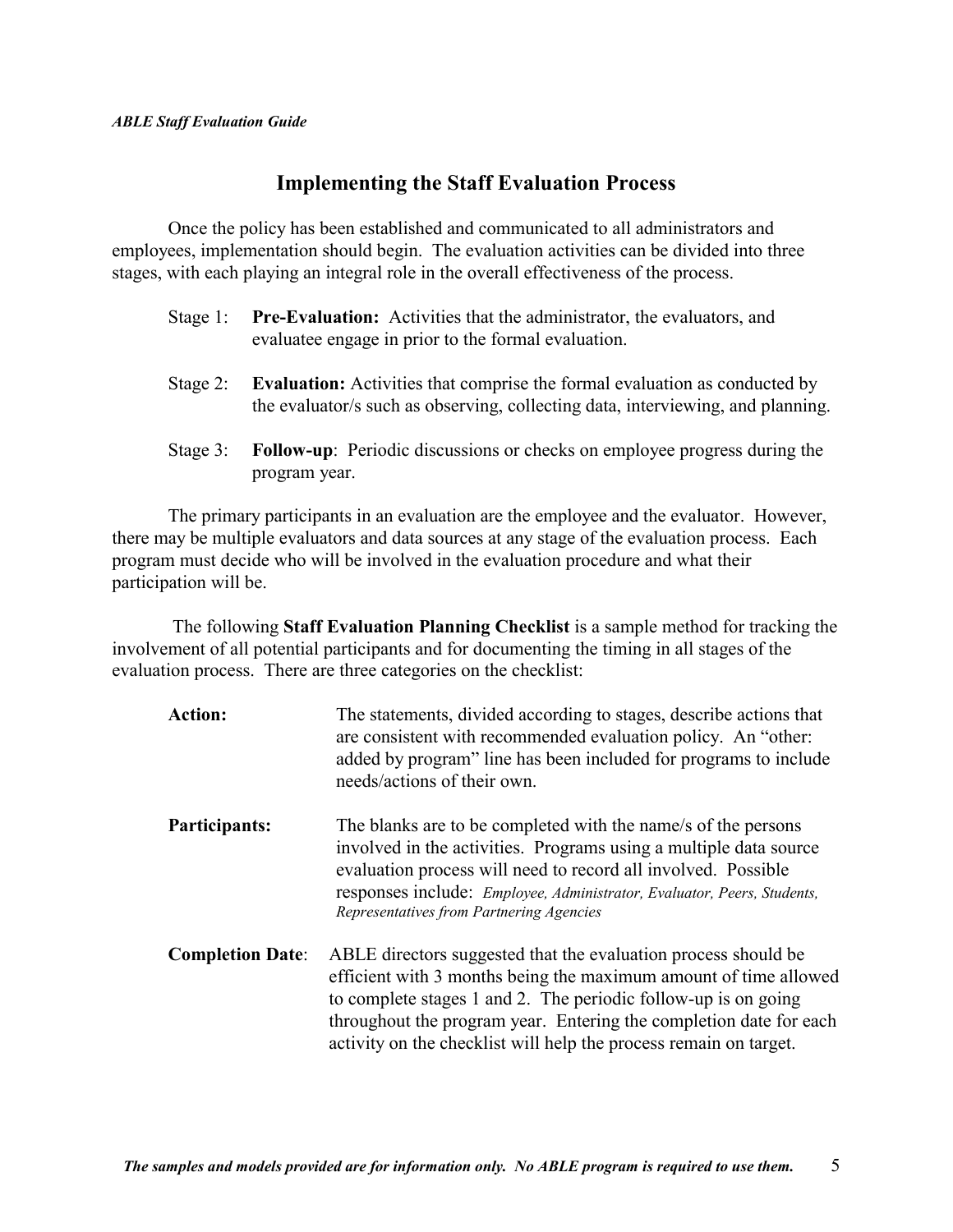### **Staff Evaluation Planning Checklist** *( SAMPLE)*

**Directions**: Complete the table for each action. Use a checkmark( $T$ ) for each participant involved in the action and then enter the date the activity has been completed.

| <b>Actions and Stages for Evaluation Process</b> | Employee | Administrator | Evaluator | Peer | <b>Student</b> | Partner Agency | Other | <b>DATE</b> |
|--------------------------------------------------|----------|---------------|-----------|------|----------------|----------------|-------|-------------|
| <b>Pre - Evaluation Activities - Stage 1</b>     |          |               |           |      |                |                |       |             |
| Select evaluator                                 |          |               |           |      |                |                |       |             |
| Review previous year's evaluation results        |          |               |           |      |                |                |       |             |
| Review and finalize job description              |          |               |           |      |                |                |       |             |
| Complete self-evaluation                         |          |               |           |      |                |                |       |             |
| Complete teaching portfolio                      |          |               |           |      |                |                |       |             |
| Select peer review team                          |          |               |           |      |                |                |       |             |
| Notify employee of annual staff evaluation       |          |               |           |      |                |                |       |             |
| Schedule evaluation/observation time             |          |               |           |      |                |                |       |             |
| <b>OTHER: added by program</b>                   |          |               |           |      |                |                |       |             |
| <b>Evaluation Activities - Stage 2</b>           |          |               |           |      |                |                |       |             |
| Observation of job performance                   |          |               |           |      |                |                |       |             |
| Provide data as requested                        |          |               |           |      |                |                |       |             |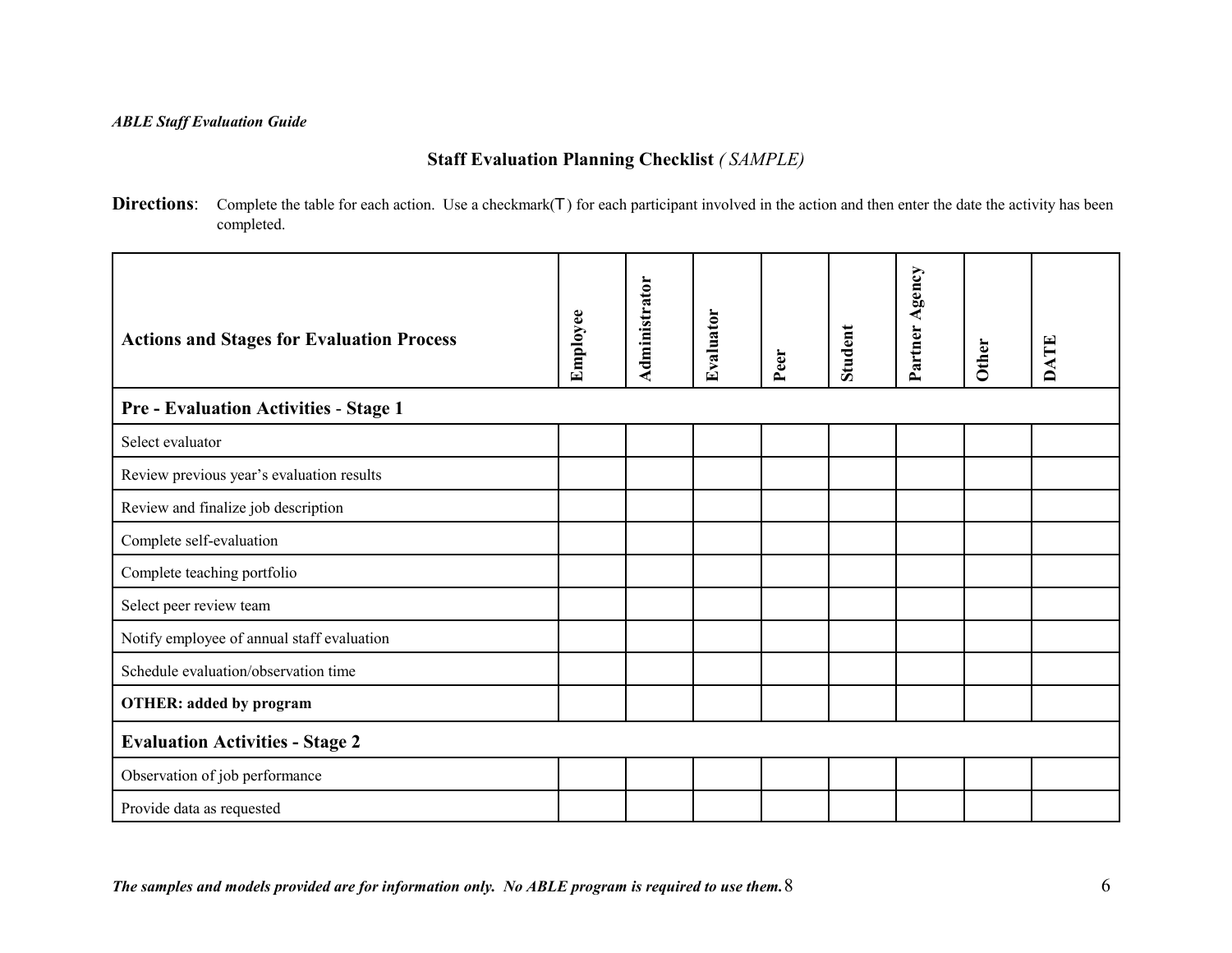| <b>Actions and Stages for Evaluation Process</b>               | Employee | Administrator | Evaluator | Peer | Student | Partner Agency | <b>Other</b> | <b>DATE</b> |
|----------------------------------------------------------------|----------|---------------|-----------|------|---------|----------------|--------------|-------------|
| On the job interview                                           |          |               |           |      |         |                |              |             |
| Create a professional development plan                         |          |               |           |      |         |                |              |             |
| Compile evaluation report from all evaluative data             |          |               |           |      |         |                |              |             |
| Conduct interview to present results to employee               |          |               |           |      |         |                |              |             |
| Sign forms                                                     |          |               |           |      |         |                |              |             |
| Disseminate copies of evaluation final report                  |          |               |           |      |         |                |              |             |
| <b>OTHER: added by program</b>                                 |          |               |           |      |         |                |              |             |
| <b>Evaluation Follow-Up Activities - Stage 3</b>               |          |               |           |      |         |                |              |             |
| Finalize goals and performance plans                           |          |               |           |      |         |                |              |             |
| Discuss progress toward goals                                  |          |               |           |      |         |                |              |             |
| Monitor impact of professional development on job performance. |          |               |           |      |         |                |              |             |
| Negotiate changes in performance plan                          |          |               |           |      |         |                |              |             |
| Serve as a mentor                                              |          |               |           |      |         |                |              |             |
| Participate in follow-up activities                            |          |               |           |      |         |                |              |             |
| <b>OTHER: added by program</b>                                 |          |               |           |      |         |                |              |             |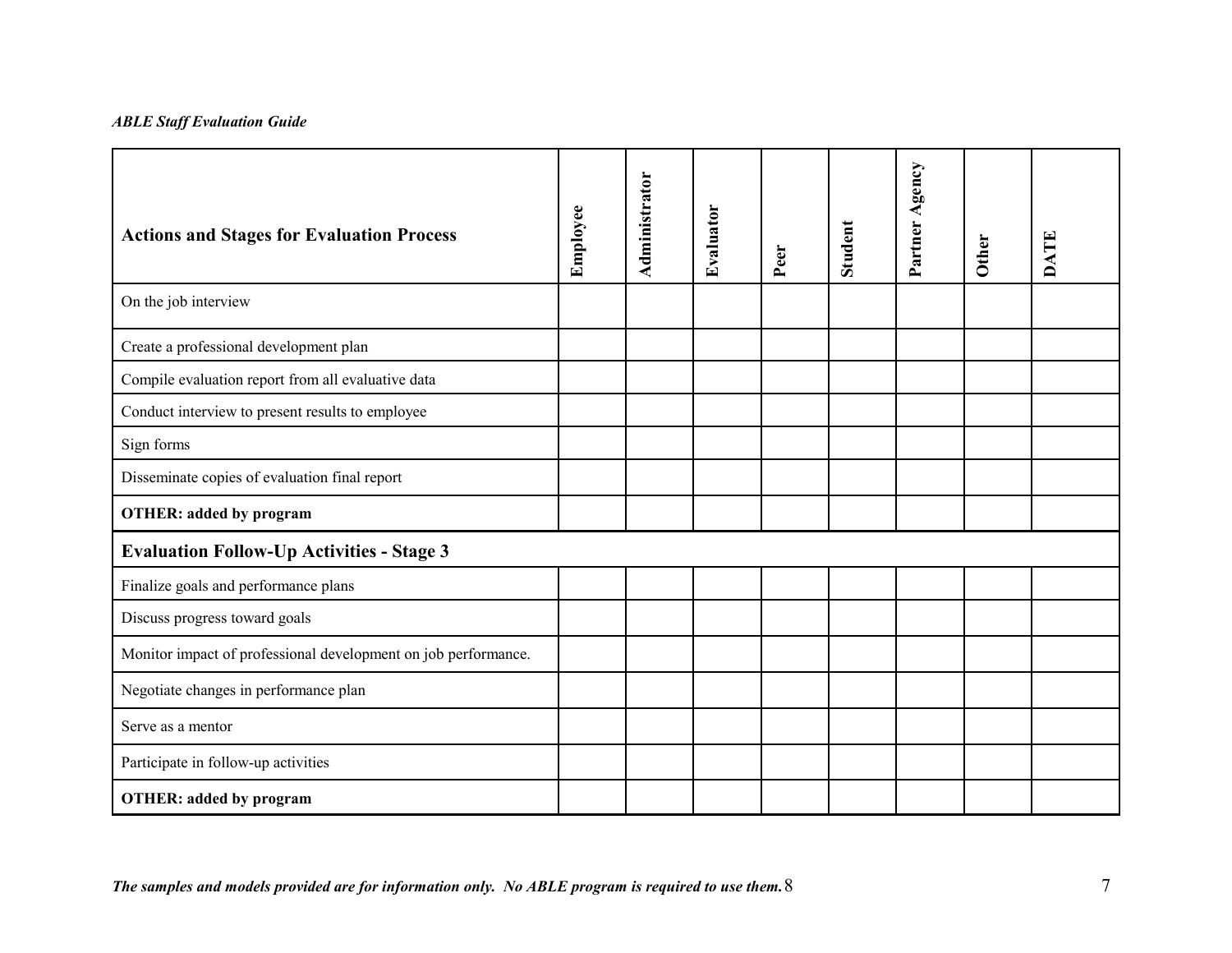### **Special Considerations within the Staff Evaluation Process**

In designing an evaluation policy, special consideration should be given to the legal status of the employee and the employer within the evaluation process. Evaluation policies must adhere to federal and state employment laws. Please check with local human resources department representatives, school district personnel, union representatives, or other qualified sources to ensure that the evaluation process protects the rights of the employee and the employer. The questions and answers provided in this section are a sampling of issues that should be addressed clearly in evaluation policy guidelines.

#### 1. **Who has access to a personnel file?**

The individuals having access to a personnel file at the place of employment will vary depending on the organization of the company. In ABLE programs, the director and/or coordinator and consultants may have direct access to the evaluation information. However, under Ohio's Public Records Section 149.43 Revised Code, any public employee's personnel file is considered a public record and is open to the public. The items excluded from public view include:

- \$ Medical records
- \$ Trial preparation information
- \$ Social security numbers

As public employees, ABLE employees should be made aware of the open access of personnel records under Ohio law.

### 2. **What recourse should be built into the staff evaluation system to handle situations in which the employee disagrees with the results of the evaluation?**

- Use a multiple source feedback system which includes peers, students, and staff generated data for evaluating performance.
- Establish a simple appeals procedure.
- Establish and communicate the appeals procedure to all personnel. Any training related to conducting or participating in the appeals procedure should be offered to administrative personnel.

### 3. **What are some of the elements in an appeals procedure?**

The procedures vary greatly but some common elements are:

- The time period within which an employee notifies the supervisor of the intent to appeal and a time period for supervisory response.
- A time limit for the entire appeals process.
- A written documentation of the findings/results to be contested.
- A written explanation or rebuttal of the disputed findings provided by the employee.
- A clear statement of who or what administrative level can deal with the appeal.

*The samples and models provided are for information only. No ABLE program is required to use them.*8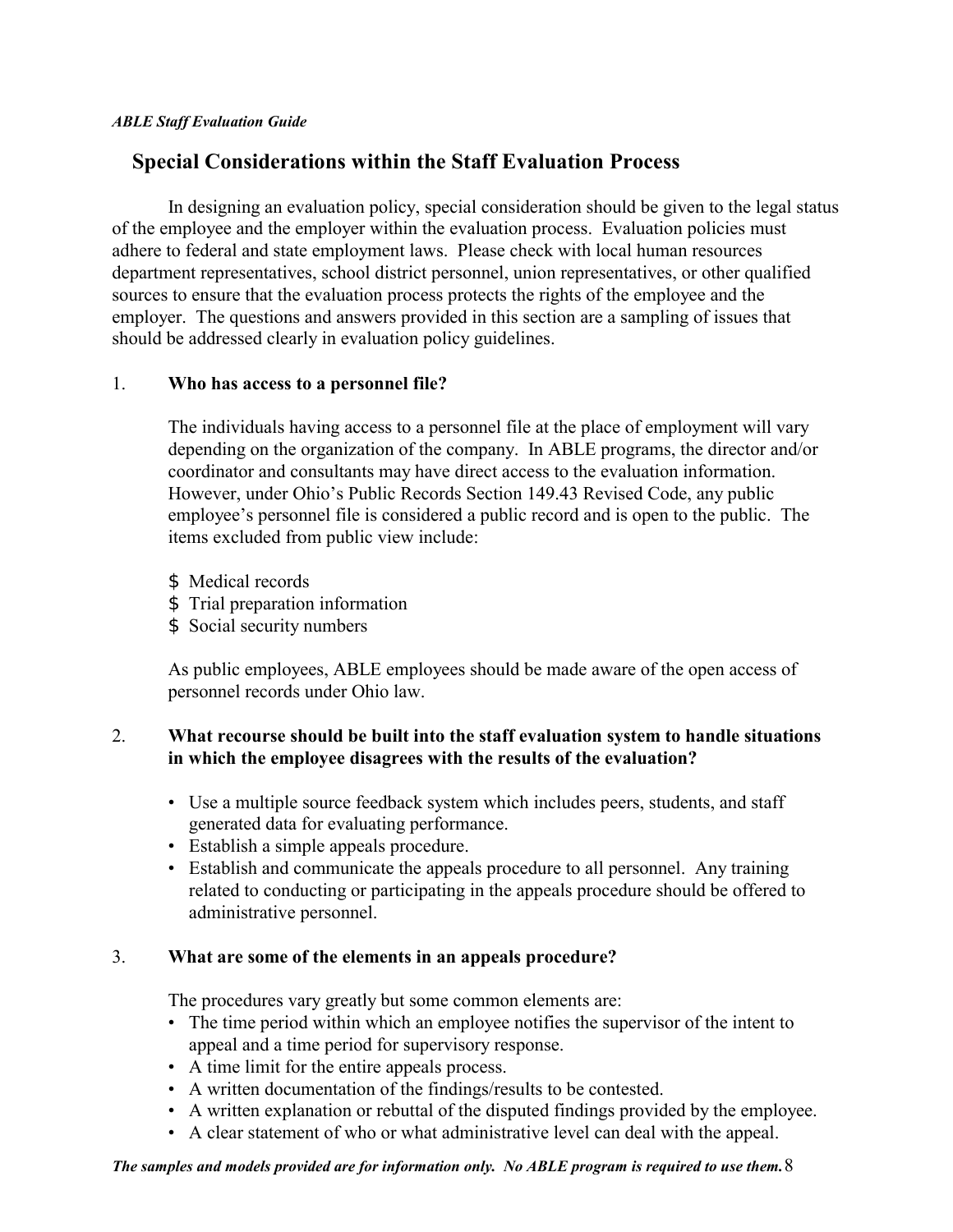#### 4. **What are some possible options for the employee?**

- Preparing a written rebuttal and attaching it to the results asking for written response from the evaluator. This serves to document areas of concern but may not change the actual results.
- Holding a discussion with the evaluator and the immediate supervisor.
- Following the appeal rules regarding the next administrative level that may be brought into the procedure.
- Filing an appeal in which the evaluator must respond within a given amount of time and the information will be reviewed and acted upon by a third party.
- Asking for a mediated discussion involving the employee, the supervisor, and a trained mediator.
- Filing a grievance.

### **A final suggestion is to have the appeals policy reviewed by legal counsel to ensure that it adheres to workplace laws and statutes.**

#### 4. **How long must staff evaluation results be retained?**

The answer to this question will vary depending on the policy of your institution or local agency. If there is a range of time allowable, for example, three to five years, the Ohio Department of Education, ABLE office, suggests that records be kept for the maximum length of time.

#### 5. **Where should evaluation results be kept?**

Both the employee and the employer will have a copy of the evaluation results. The employer copy should be placed in the employee's personnel file for easy access throughout the program year. Employees may do whatever they wish with their copy.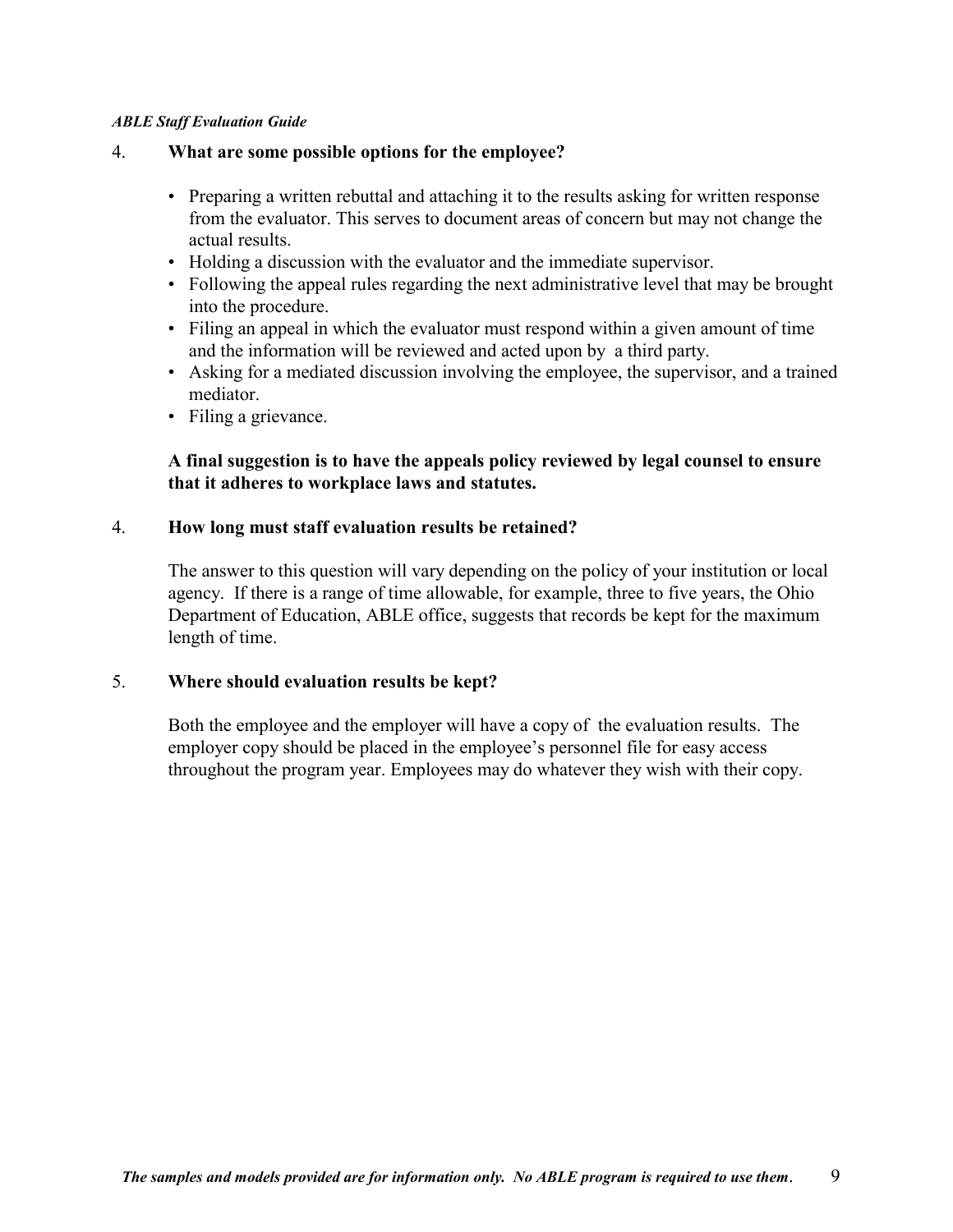### **Tips for Designing Staff Evaluation Instruments**

When creating a new evaluation form or revising an existing one, there are some elements that could be included in order to gather useful information and to provide appropriate documentation.

- Name of the ABLE program\*
- Name of employee and evaluator\*
- Relationship of evaluator to the employee such as supervisor, peer, or other\*
- Social Security Number\*
- Date that the evaluation is conducted  $*$
- Hiring date\*
- Job Title\*
- Rating Period (*the program year in which the evaluation is performed*)\*
- Standards (*written criteria used to describe levels of job performance)*
- Evaluator Feedback Section
- Employee Feedback Section
- Signatures Section (*the employee, the evaluator, and other administrators as required*)

Sections that may be helpful to include in the instrument:

- A performance plan that targets job improvement and professional growth
- Overall rating level of performance
- Statement of job responsibilities\*

**\*** indicates information that should appear at the beginning of the evaluation instrument or on the front cover of a summary report of the evaluation results.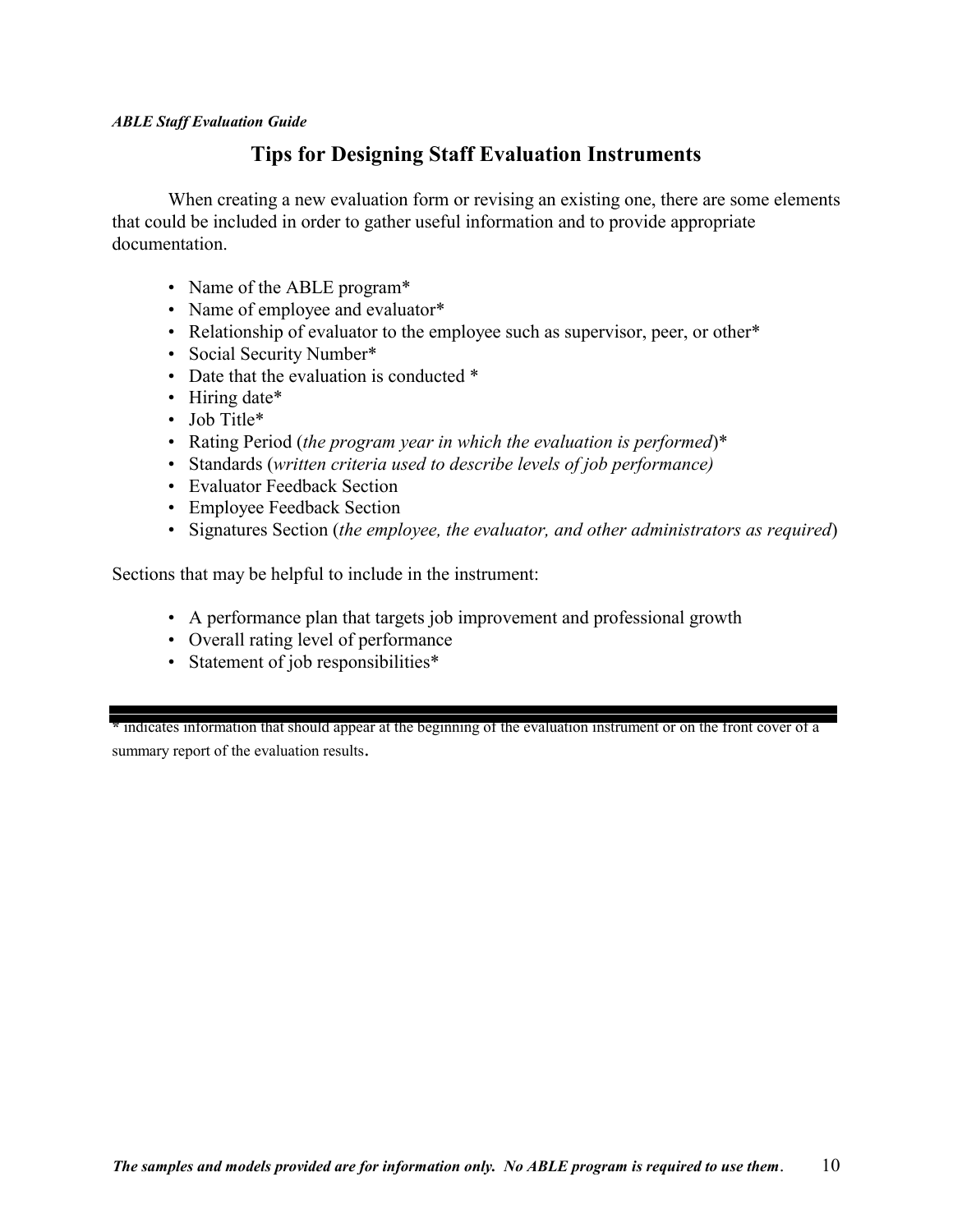#### **Design Options**

#### **This information may appear on the cover of the evaluation instrument.** *SAMPLE*

| <b>ABLE Program Name:</b> | Employee Name:                         |
|---------------------------|----------------------------------------|
|                           | Social Security Number:                |
| <b>Evaluator Name:</b>    | Relationship of Evaluator to Employee: |
|                           |                                        |
| Job Title:                | Date of Evaluation:                    |
|                           | Rating Period:                         |
| Hiring Date:              | From:<br>To:                           |
| Key Job Responsibilities: |                                        |

#### **Some programs may choose to provide an overall rating.**

*SAMPLE:*

| <b>OVERALL LEVEL OF PERFORMANCE</b><br>A summary rating<br><b>Check only one</b> |                                                                                          |  |  |
|----------------------------------------------------------------------------------|------------------------------------------------------------------------------------------|--|--|
| <b>Exceptional Performance</b>                                                   | Consistently performs at a level where the<br>accomplishments are unique and exceptional |  |  |
| [x] Exceeds Expectations                                                         | Consistently performs above expectations                                                 |  |  |
| Meets Expectations                                                               | Consistently meets the requirements of the job                                           |  |  |
| <b>Marginal Performance</b>                                                      | Inconsistent in meeting the job requirements                                             |  |  |
| <b>Unsatisfactory Performance</b>                                                | Consistently fails to meet the requirements of the<br>job                                |  |  |

 $\label{prop:main} The maximum number of minimum minimum minimum number of samples are shown in the other hand, the number of samples are shown in the other hand, the number of samples are shown in the other hand, the number of samples are shown in the other hand, the number of samples are shown in the other hand, the number of samples are shown in the other hand, the number of samples are shown in the other hand, the number of samples are shown in the other hand, the number of samples are shown in the other hand, the number of samples are shown in the other hand, the number of samples are shown in the other hand, the number of samples are shown in the other hand, the number of samples are shown in the other hand, the number of samples are shown in the other hand, the number of samples are shown in the other hand, the number of samples are shown in the other hand, the number of samples are shown in the other hand, the number of samples are shown in the other hand, the number of samples are shown in the other$ **An evaluation instrument should include a place for comments.** *Sample Statement*

*Employee Comments: Use the following space to make comments regarding the evaluation results and/or the performance plan.*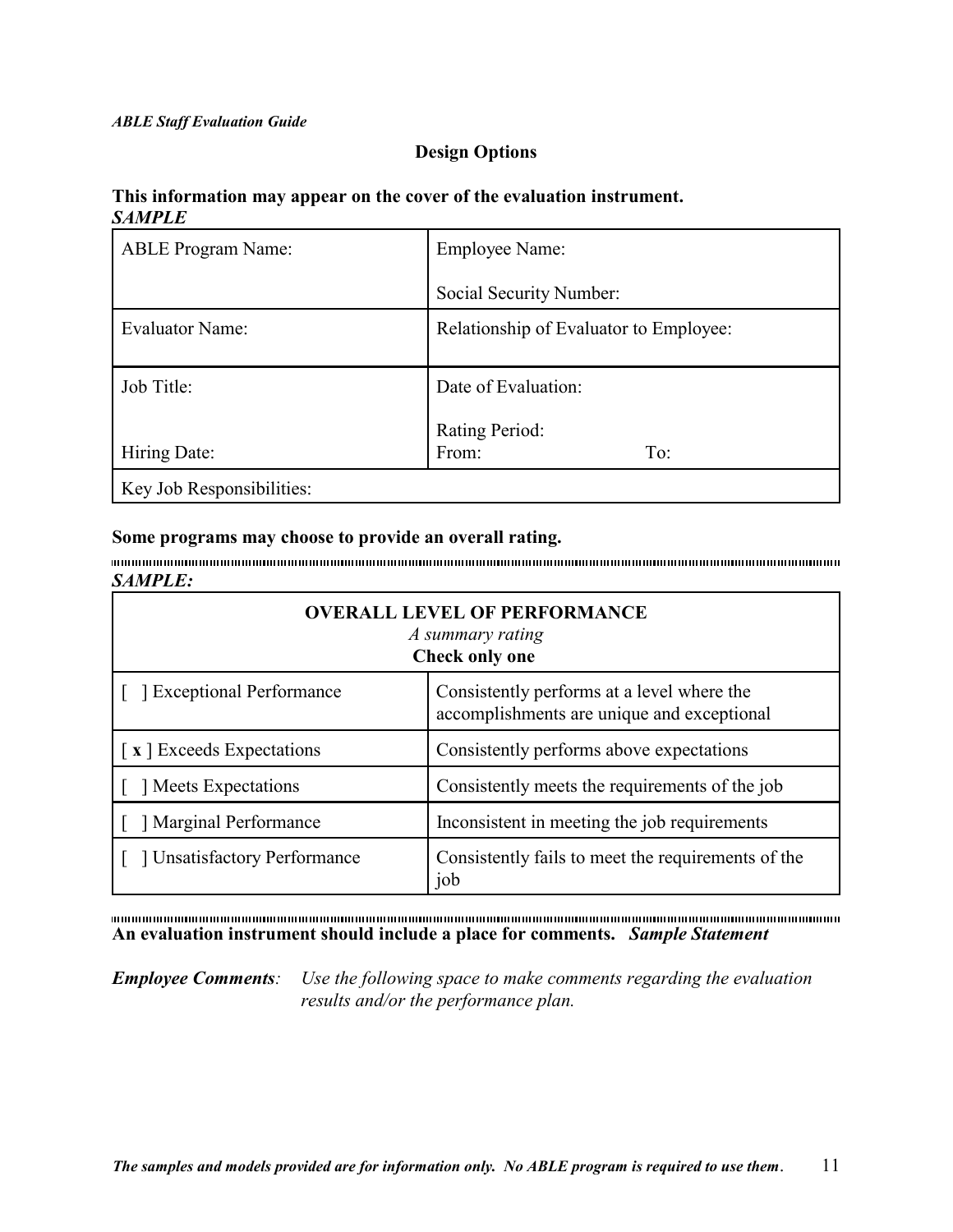#### *SAMPLE*

#### **Completing the Formal Evaluation:**

1. **Evaluator Signature**: This evaluation is based on the employee's performance during the current program year. This evaluation has been discussed with the employee.

| Signature | Date |
|-----------|------|
|-----------|------|

- 2. **Employee Signature**: Please check one of the following.
	- ' I understand this evaluation and agree with it.
	- I understand this evaluation.
	- I understand this evaluation, but I disagree with a portion of it and will pursue the next steps available to me as explained in the program's evaluation policy.

Comments:

l

Signing this form verifies that the evaluation has been discussed with you and that you have received a copy. It does not mean that you agree with its contents.

Signature Date

l

3. **Reviewed by**: To be completed by the Evaluator's supervisor (when the evaluator is the employee's immediate supervisor).

l Signature Date

4. Copies of this form will be submitted to:

5. Copies of this form will be placed in: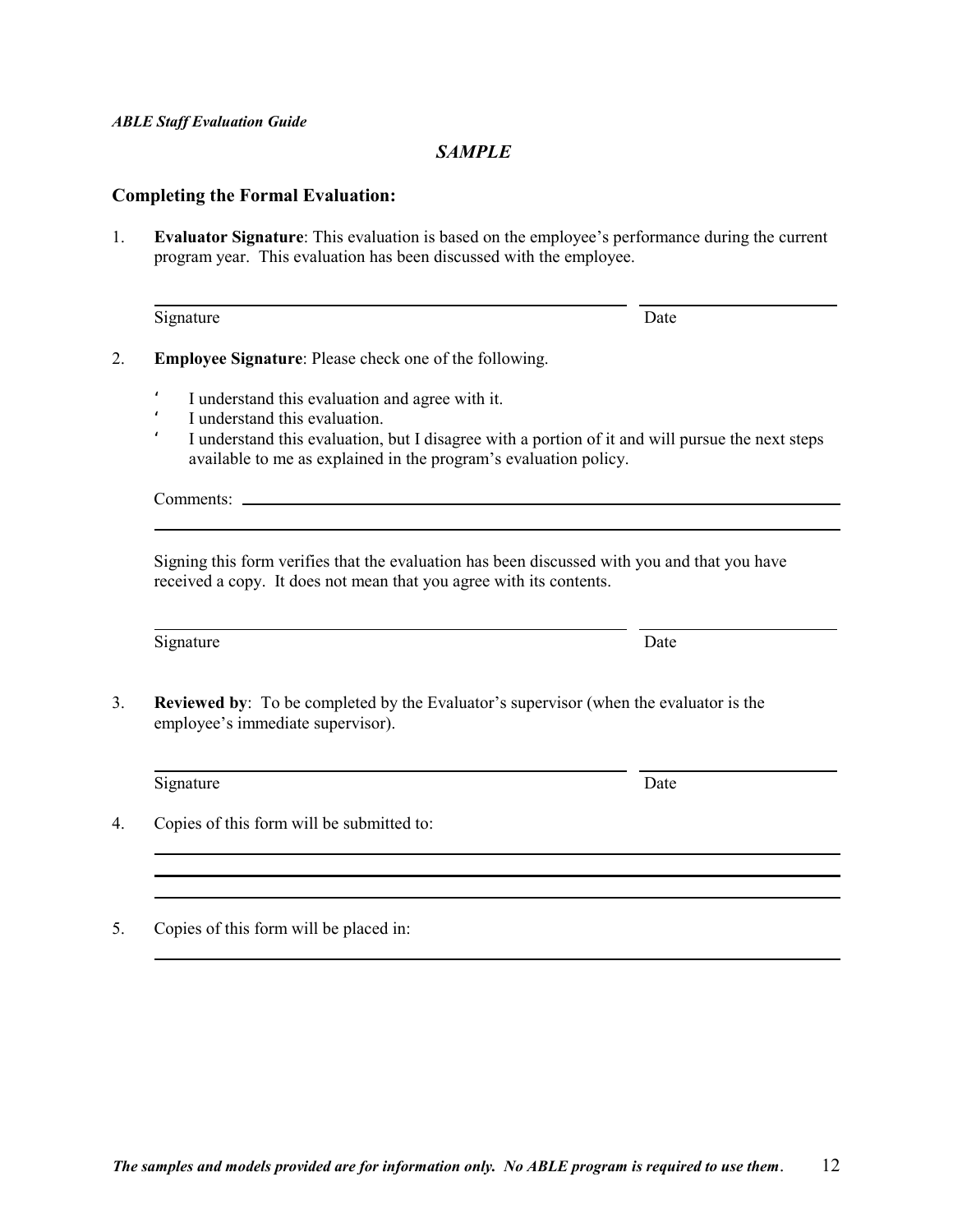### **Sample Standards/Measures**

Choosing the categories by which to judge performance is a serious task. The categories chosen should be representative of the job responsibilities. The following examples come from a variety of appraisal forms and in no way represent an "approved" list. Some of these examples may be combined if appropriate. There are many more examples and programs can choose those which best fit them. However, research does say that limiting the number of categories/standards used on an evaluation instrument to a range of three to five is good practice.

| Communication Efficiency of Work (Quality |  | Management Skills                                               |  |  |  |  |  |
|-------------------------------------------|--|-----------------------------------------------------------------|--|--|--|--|--|
| of Work)                                  |  | Productivity (Quantity of Work)                                 |  |  |  |  |  |
| <b>Effectiveness of Work</b>              |  | <b>Quality of Service</b>                                       |  |  |  |  |  |
| Initiative                                |  | <b>Work Attitudes</b>                                           |  |  |  |  |  |
| Job Knowledge                             |  |                                                                 |  |  |  |  |  |
|                                           |  |                                                                 |  |  |  |  |  |
| A word of caution:                        |  | Be sure that the category or measure is directly related to job |  |  |  |  |  |

**A word of caution**: Be sure that the category or measure is directly related to job performance, is defensible, and measurable.

#### **Choosing Descriptor Statements**

Descriptor statements expand on the responsibilities and tasks of the job adding dimension to the chosen criteria. The evaluator can judge the employee's performance based on these statements. The statements can also reinforce the employees' understanding of the range of expectations for performing their jobs.

#### *SAMPLES*

- ' Participates in staff development.<br>Performs assigned clerical duties
- Performs assigned clerical duties.
- ' Follows program procedures in administering tests to students.
- ' Assists in the marketing of the ABLE program.

**A word of caution**: Be sure that the descriptor statement is directly related to job performance, is defensible, and measurable.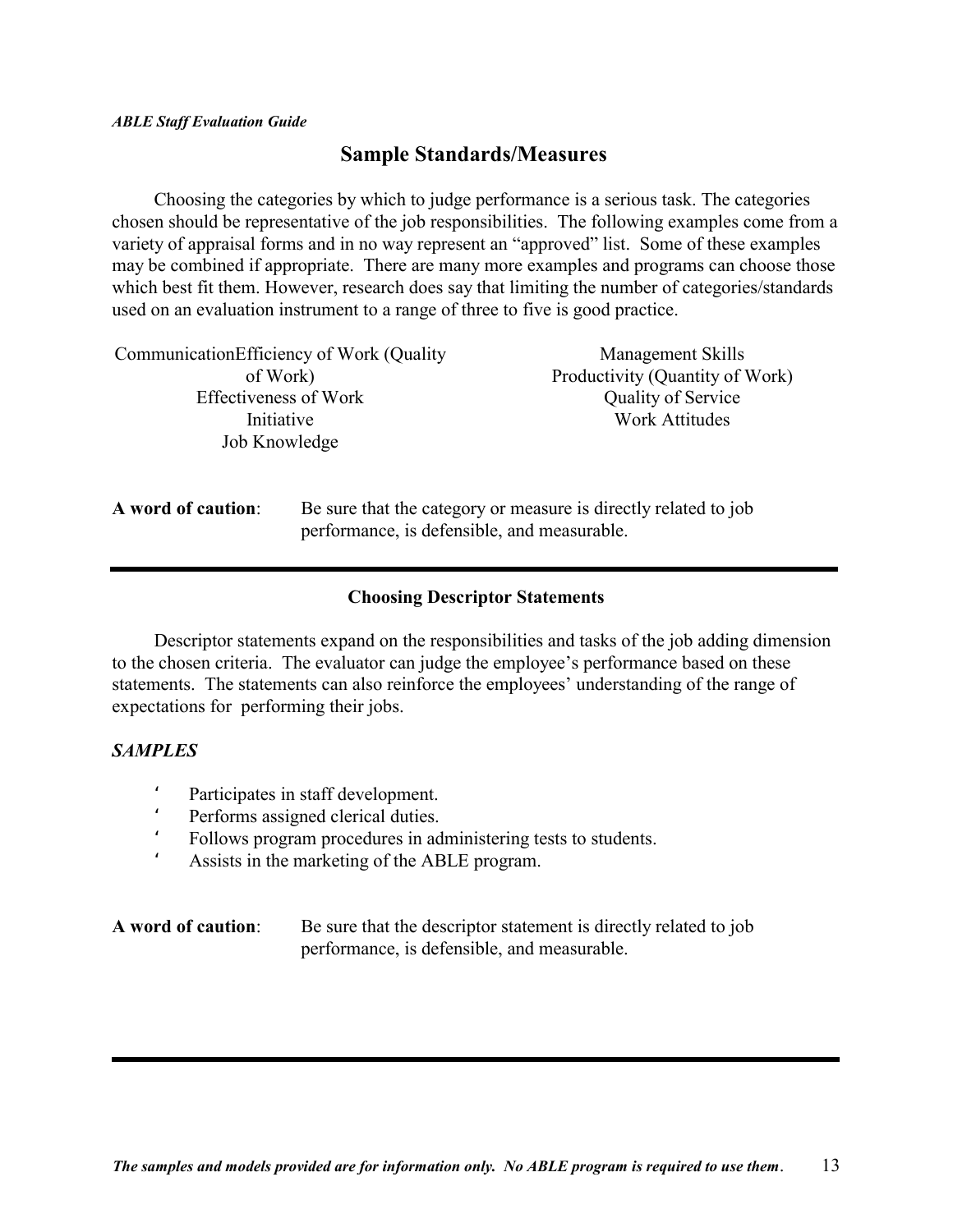

#### **CHOOSING A RATING SYSTEM**

One of the decisions that must be made when creating an evaluation instrument is how responses will be rated. The purpose of a rating scale is to provide the employee and employer with specific information about performance. When designing a rating scale, a description of behavior typical of each category is helpful. Beware of trying to use quick and easy terms like "Excellent" and "Above Average" as they may be misinterpreted without an explanation of how performance at the two levels is different. Without clear definitions, there may be more room for disagreement regarding the final results. Resulting instruments should use a combination of numerical and narrative descriptors. When assigning numbers, remember that people are more comfortable with high performance matching the high number in a range. It is common to see rating scales ranging from one to four, with four being the highest. People are accustomed to the higher number in the range being the highest level of achievement possible. The same pattern has been used in this guide.

Whichever rating scale is chosen, include the narrative description that explains the numerical choices on the evaluation instrument so that the evaluator and evaluatee have ready access when completing or discussing the form. The examples that follow were taken from a variety of job performance instruments.

#### **Sample A**

#### **4 = significantly exceeds expectations**

Performance is at the highest level. Employee consistently demonstrates exceptional accomplishments in all areas of responsibility. The ability to communicate and interact with others is exemplary.

#### **3 = meets and often exceeds expectations**

Performance is consistently strong with employee successfully meeting normal expectations in terms of quantity and quality of work produced. The employee fully meets high standards of performance.

#### **2 = generally meets expectations**

Performance is good in a number of areas. Growth and progress is needed to satisfactorily fulfill all areas of responsibility.

#### **1 = does not meet expectations**

Performance is below standards in the primary areas of responsibility. The quality and quantity of work accomplished is below minimum requirements for the job.

**Sample:** *Demonstrates mastery of content knowledge \_\_\_\_***\_4** *\_\_\_\_***\_3** *\_\_\_\_***\_2** *\_\_\_\_***\_1**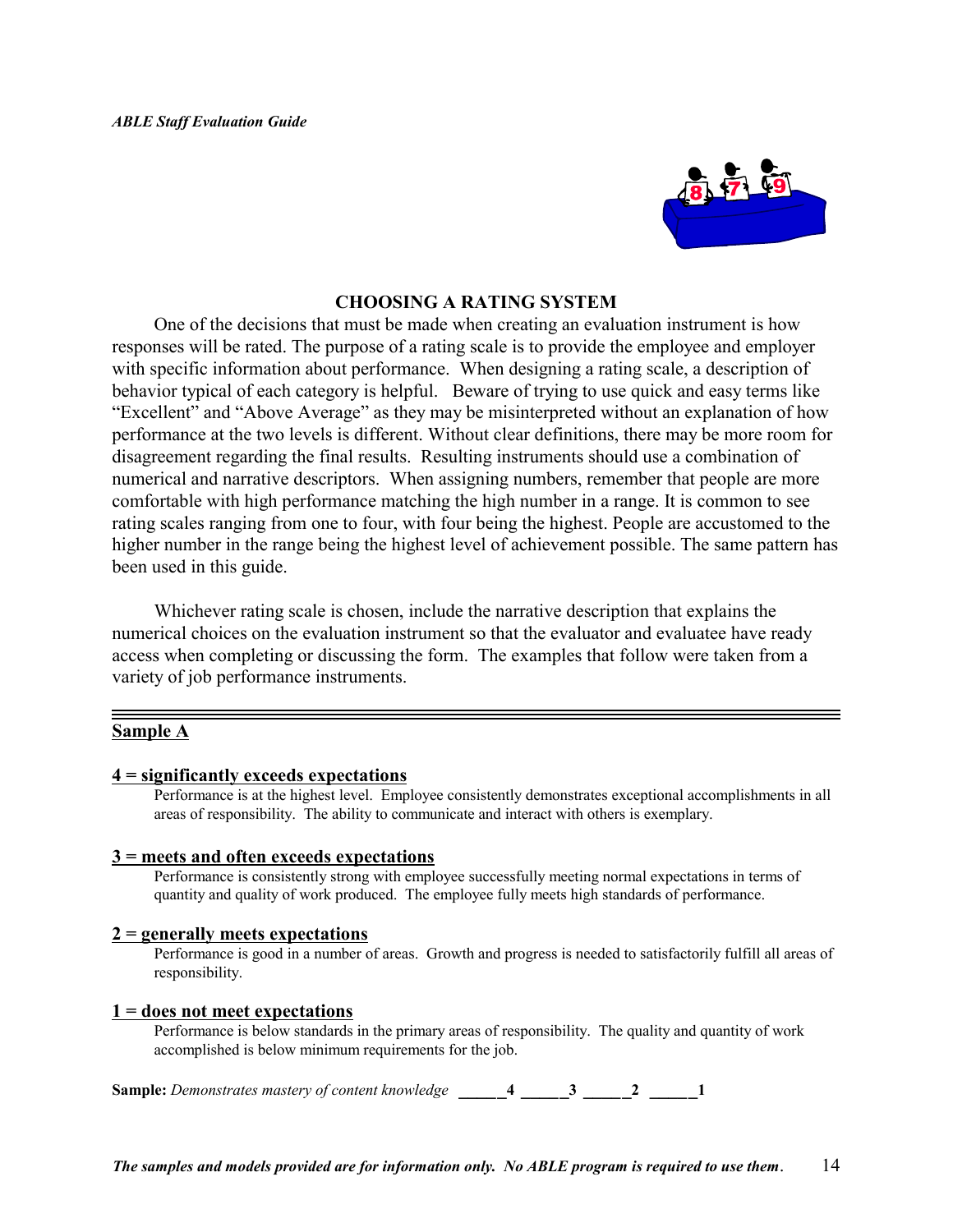#### *Sample B*

#### **5 = Exceptional**

Performance is consistently above the criteria for all areas of the job description. Efforts to increase the quality or quantity of contribution to workplace and peers is continuous.

#### **4 = Commendable**

Performance reflects consistent meeting of specific job requirements and satisfactory accomplishment in some areas. Work reflects strong knowledge of job responsibilities and duties.

#### **3 = Competent**

Performance meets and occasionally exceeds job standards Work results are fully acceptable.

#### **2 = Fair**

Performance meets job standards, but rarely exceeds them. Technical knowledge of the job is demonstrated but understanding but there are concerns about how the tasks are performed.

#### **1 = Poor**

Performance does not meet job standards and is consistently below expectations. Immediate improvement is required.

| Sample: Demonstrates mastery of content knowledge. |  |  |  |  |  |
|----------------------------------------------------|--|--|--|--|--|
|----------------------------------------------------|--|--|--|--|--|

#### *Sample C*

|                           | Performance and attitude are well above the expectations of the job and the job<br>competencies.                 |
|---------------------------|------------------------------------------------------------------------------------------------------------------|
| $3$ = Effective:          | Performance consistently demonstrates reliability and a command of job<br>competencies.                          |
| $2 =$ Somewhat Effective: | Performance often contributes to the workings of the program but needs improvement<br>on basic job competencies. |
| $1 =$ Ineffective:        | Performance is inconsistent and is deficient in terms of demonstrating job<br>competencies.                      |

**Sample:** *Demonstrates mastery of content knowledge.*

| Very<br><b>Effective</b> | <b>Effective</b> | Somewhat<br><b>Effective</b> | <b>Ineffective</b> |
|--------------------------|------------------|------------------------------|--------------------|
| ____                     |                  | $\sim$                       |                    |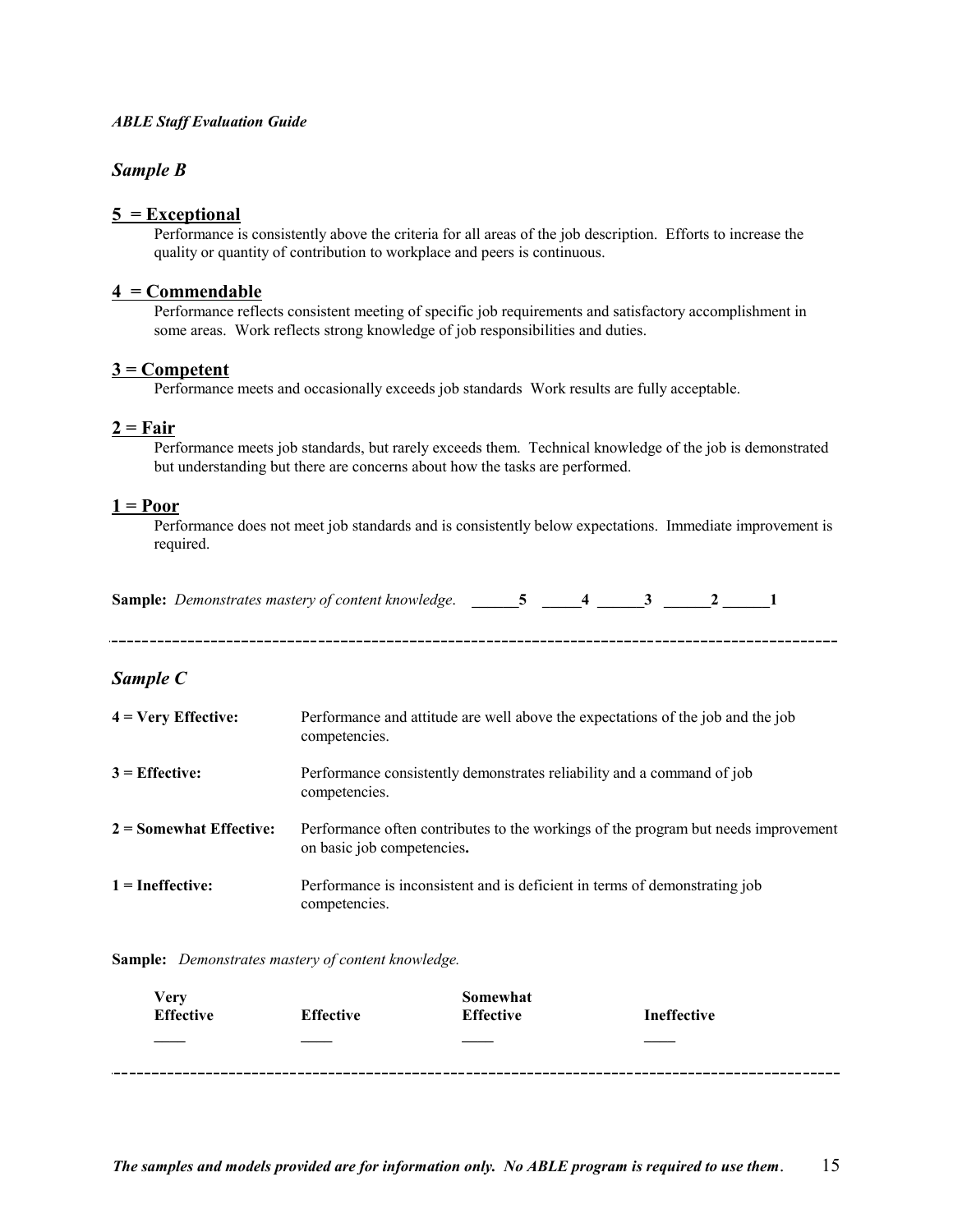#### **SAMPLE INSTRUMENTS**

Two sample instruments are provided. Many of the categories and descriptors were suggested by a task force composed of ABLE support, instructional, and administrative staff. Following the suggestions given for designing an instrument will enable programs to create a quality evaluation form or to adapt an existing one. Additional help can be found in the Resources section of this guide where addresses for several websites with staff evaluation instruments are provided.



- 1. Determine the purpose of the instrument and how it will be used in the staff evaluation process.
- 2. Review ABLE job descriptions and program goals.
- 3. Choose categories or standards that describe job performance.
- 4. Create or choose statements that allow measurement of the tasks and responsibilities of the ABLE jobs.
- 5. Choose a rating system and a format.
- 6. Write clear directions for using the instrument.
- 7. Include appropriate employee identification information such as name, social security number, program name (See Design Tips).
- 8. Place a signature section at the end of the instrument (See Design Tips).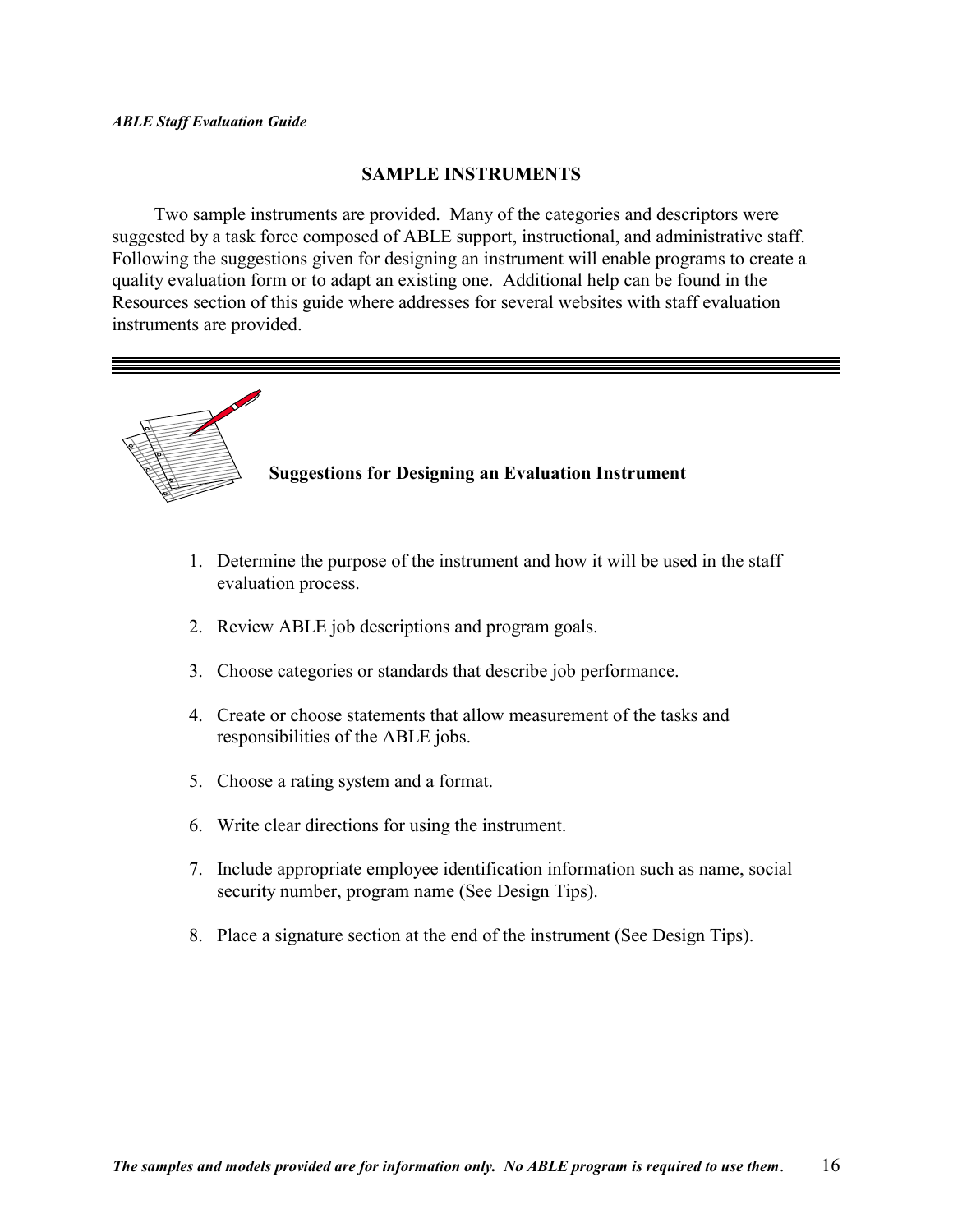### *SAMPLE***Employee Evaluation- Instructional Staff**

| <b>ABLE Program Name:</b> |     | Employee Name:          |
|---------------------------|-----|-------------------------|
| Evaluator Name:           |     | Social Security Number: |
| Relationship to Employee: |     | Date of Evaluation:     |
| Rating Period:<br>From:   | To: | Hiring Date:            |
| $L_2L$ $T_{\rm H}$        |     |                         |

Job Title:

Key Job Responsibilities:

*Use the following ratings to evaluate performance in each area:*

| <b>Significantly Exceeds Expectations:</b>   | Performance is at the highest level. Employee consistently demonstrates exceptional<br>accomplishments in all areas of responsibility. The ability to communicate and interact<br>with others is exemplary.                     |
|----------------------------------------------|---------------------------------------------------------------------------------------------------------------------------------------------------------------------------------------------------------------------------------|
| <b>Meets and Often Exceeds Expectations:</b> | Performance is consistently strong with employee successfully meeting and often<br>exceeding normal expectations in terms of quantity and quality of work produced. The<br>employee fully meets highs standards of performance. |
| <b>Generally Meets Expectations:</b>         | Performance is good in a number of areas. Growth and progress is needed to<br>satisfactorily fulfill all areas of responsibility.                                                                                               |
| <b>Does Not Meet Expectations:</b>           | Performance is below standards in the primary areas of responsibility. The quality and<br>quantity of work accomplished is below minimum requirements for the job.                                                              |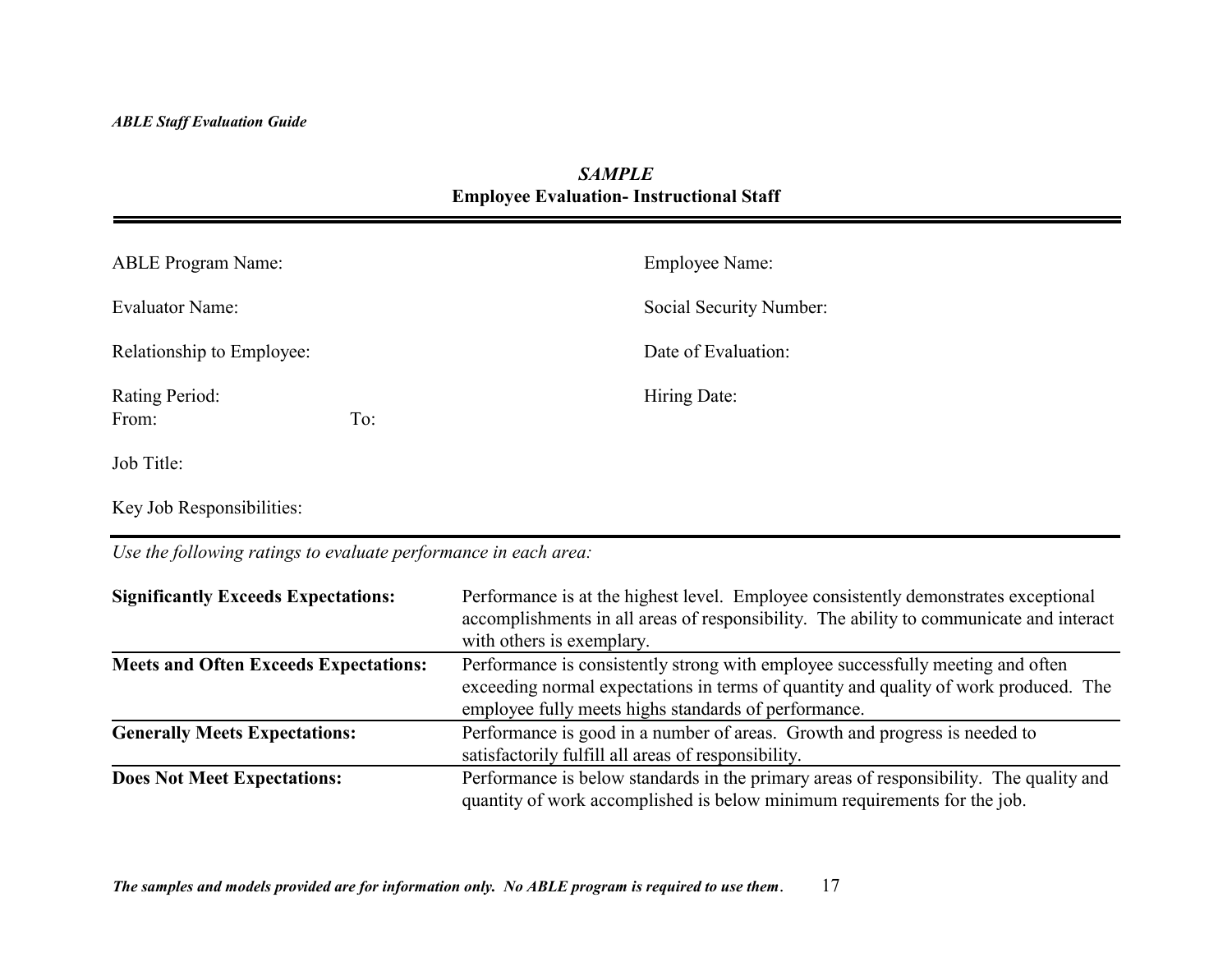| <b>Job Performance (Outcome and/or Behavior)</b><br>Directions: Place a checkmark for each applicable statement in the appropriate rating column. | Significantly<br>Exceeds | <b>Often Exceeds</b><br>Meets & | <b>Generally Meets</b> | Does Not Meet |
|---------------------------------------------------------------------------------------------------------------------------------------------------|--------------------------|---------------------------------|------------------------|---------------|
| 1. Job Knowledge                                                                                                                                  |                          |                                 |                        |               |
| Employee maintains knowledge and skills for successfully completing job duties.                                                                   |                          |                                 |                        |               |
| Employee applies appropriate methods in carrying out duties and responsibilities.                                                                 |                          |                                 |                        |               |
| Employee takes initiative to broaden current job knowledge.                                                                                       |                          |                                 |                        |               |
| <b>Program Specific Items Added Here</b><br>$\bullet$                                                                                             |                          |                                 |                        |               |
| <b>Comments:</b>                                                                                                                                  |                          |                                 |                        |               |
| 2. Efficiency and Effectiveness of Work                                                                                                           |                          |                                 |                        |               |
| Employee meets established goals and objectives.<br>$\bullet$                                                                                     |                          |                                 |                        |               |
| Employee produces quality results in services delivered.<br>$\bullet$                                                                             |                          |                                 |                        |               |
| Employee organizes work to increase quantity of results.<br>$\bullet$                                                                             |                          |                                 |                        |               |
| Employee consistently accomplishes a fair workload.<br>$\bullet$                                                                                  |                          |                                 |                        |               |
| Program Specific Items Added Here.<br>$\bullet$                                                                                                   |                          |                                 |                        |               |
| <b>Comments:</b>                                                                                                                                  |                          |                                 |                        |               |

*The samples and models provided are for information only. No ABLE program is required to use them.*  $18$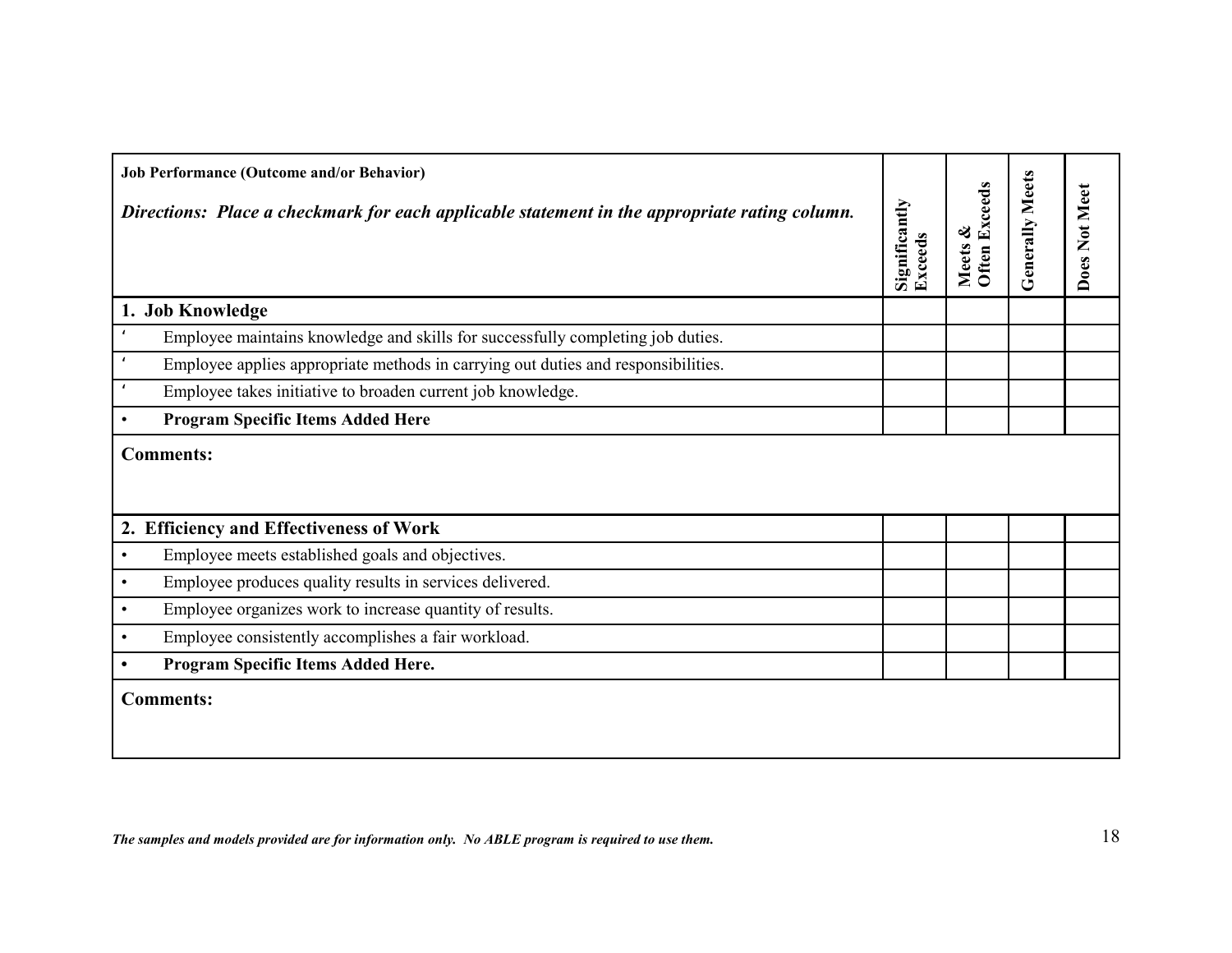|           | <b>Job Performance (Outcome and/or Behavior)</b><br>Directions: Place a checkmark for each applicable statement in the appropriate rating column. | Significantly<br>Exceeds | Often Exceeds<br>Meets & | Generally Meets | Does Not Meet |
|-----------|---------------------------------------------------------------------------------------------------------------------------------------------------|--------------------------|--------------------------|-----------------|---------------|
|           | 3. Working Relationships and Communication                                                                                                        |                          |                          |                 |               |
| $\bullet$ | Employee maintains cooperative working relationships.                                                                                             |                          |                          |                 |               |
| $\bullet$ | Employee interacts with students in a positive manner.                                                                                            |                          |                          |                 |               |
| $\bullet$ | Employee interacts with public in a positive manner.                                                                                              |                          |                          |                 |               |
| $\bullet$ | Employee promotes a positive image of the ABLE program.                                                                                           |                          |                          |                 |               |
| $\bullet$ | Employee maintains confidentiality of program, staff, and student issues as required.                                                             |                          |                          |                 |               |
|           | Program Specific Items to be added here.                                                                                                          |                          |                          |                 |               |
|           | <b>Comments:</b>                                                                                                                                  |                          |                          |                 |               |
|           | 4. Initiative/Work Attitudes                                                                                                                      |                          |                          |                 |               |
| $\bullet$ | Employee demonstrates initiative in taking charge of new assignments and task                                                                     |                          |                          |                 |               |
| $\bullet$ | Employee follows through independently on important details.                                                                                      |                          |                          |                 |               |
| $\bullet$ | Employee demonstrates a willingness to perform unassigned tasks when needed.                                                                      |                          |                          |                 |               |
| $\bullet$ | Employee accepts change/innovation willingly.                                                                                                     |                          |                          |                 |               |
| $\bullet$ | Employee exercises sound judgment in decision-making.                                                                                             |                          |                          |                 |               |
| $\bullet$ | Employee responds positively to constructive criticism.                                                                                           |                          |                          |                 |               |
| $\bullet$ | Employee maintains appropriate attendance.                                                                                                        |                          |                          |                 |               |

*The samples and models provided are for information only. No ABLE program is required to use them.*  $19$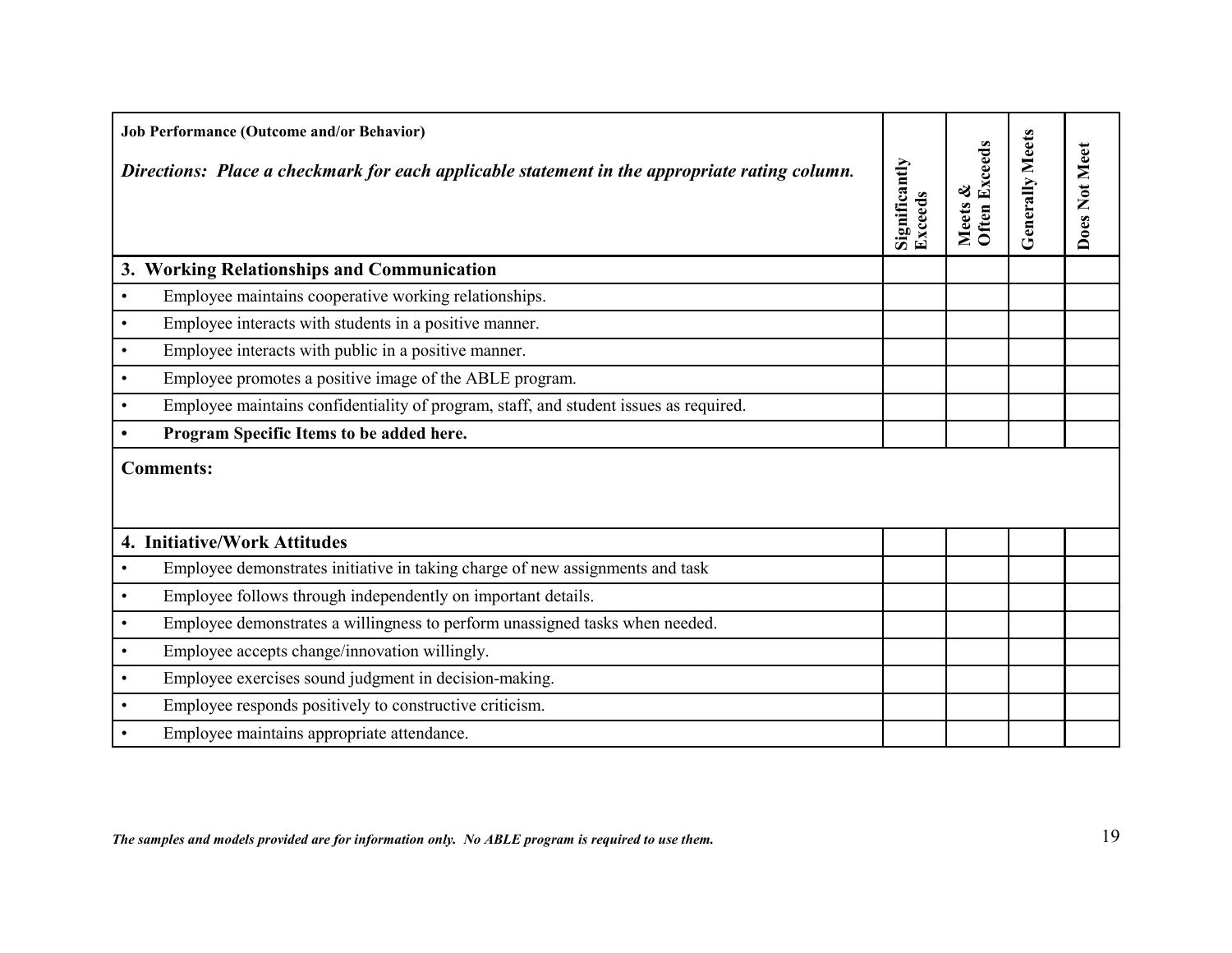| <b>Job Performance (Outcome and/or Behavior)</b><br>Directions: Place a checkmark for each applicable statement in the appropriate rating column.                                                                     | Significantly<br>Exceeds | Exceeds<br>ళ<br>Meets<br>Often | <b>Generally Meets</b> | Does Not Meer |
|-----------------------------------------------------------------------------------------------------------------------------------------------------------------------------------------------------------------------|--------------------------|--------------------------------|------------------------|---------------|
| <b>Comments:</b>                                                                                                                                                                                                      |                          |                                |                        |               |
| 5. Other: This area is provided for the evaluation of skills which do not fit into other categories but<br>are responsibilities or tasks of the job and contribute to the overall functioning of the ABLE<br>program. |                          |                                |                        |               |
| <b>Comments:</b>                                                                                                                                                                                                      |                          |                                |                        |               |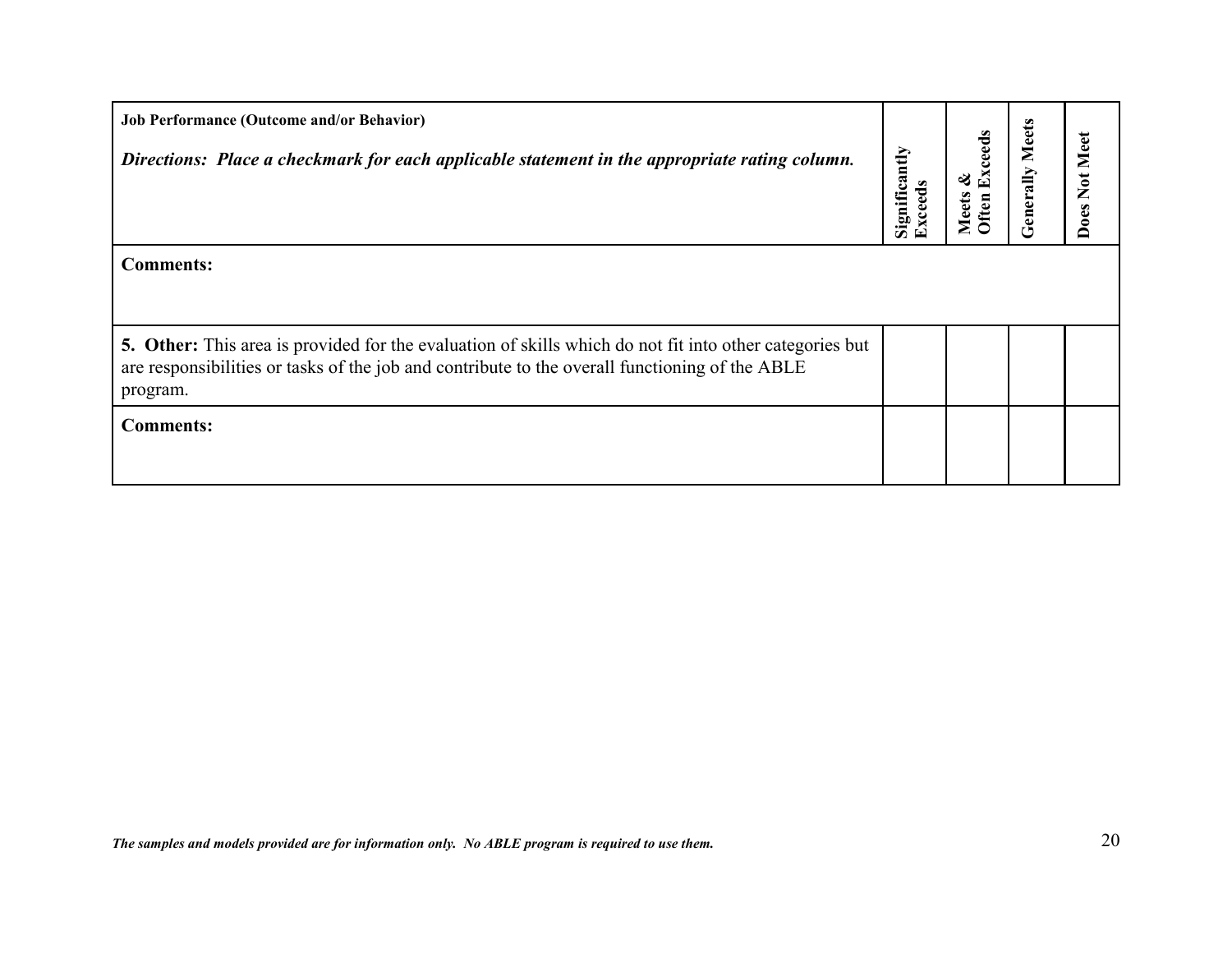#### **Completing the Formal Evaluation:**

1. **Evaluator Signature**: This evaluation is based on the employee's performance during the current program year. This evaluation has been discussed with the employee.

Signature Date

- 2. **Employee Signature**: Please check one of the following.
	- ' I understand this evaluation and agree with it.
	- I understand this evaluation.
	- ' I understand this evaluation, but I disagree with a portion of it and will pursue the next steps available to me as explained in the program's evaluation policy.

Comments:

l

Signing this form verifies that the evaluation has been discussed with you and that you have received a copy. It does not mean that you agree with its contents.

Signature Date

l

l

3. **Reviewed by**: To be completed by the Evaluator's supervisor.

Signature Date

4. Copies of this form will be submitted to:

5. Copies of this form will be placed in:

*SAMPLE*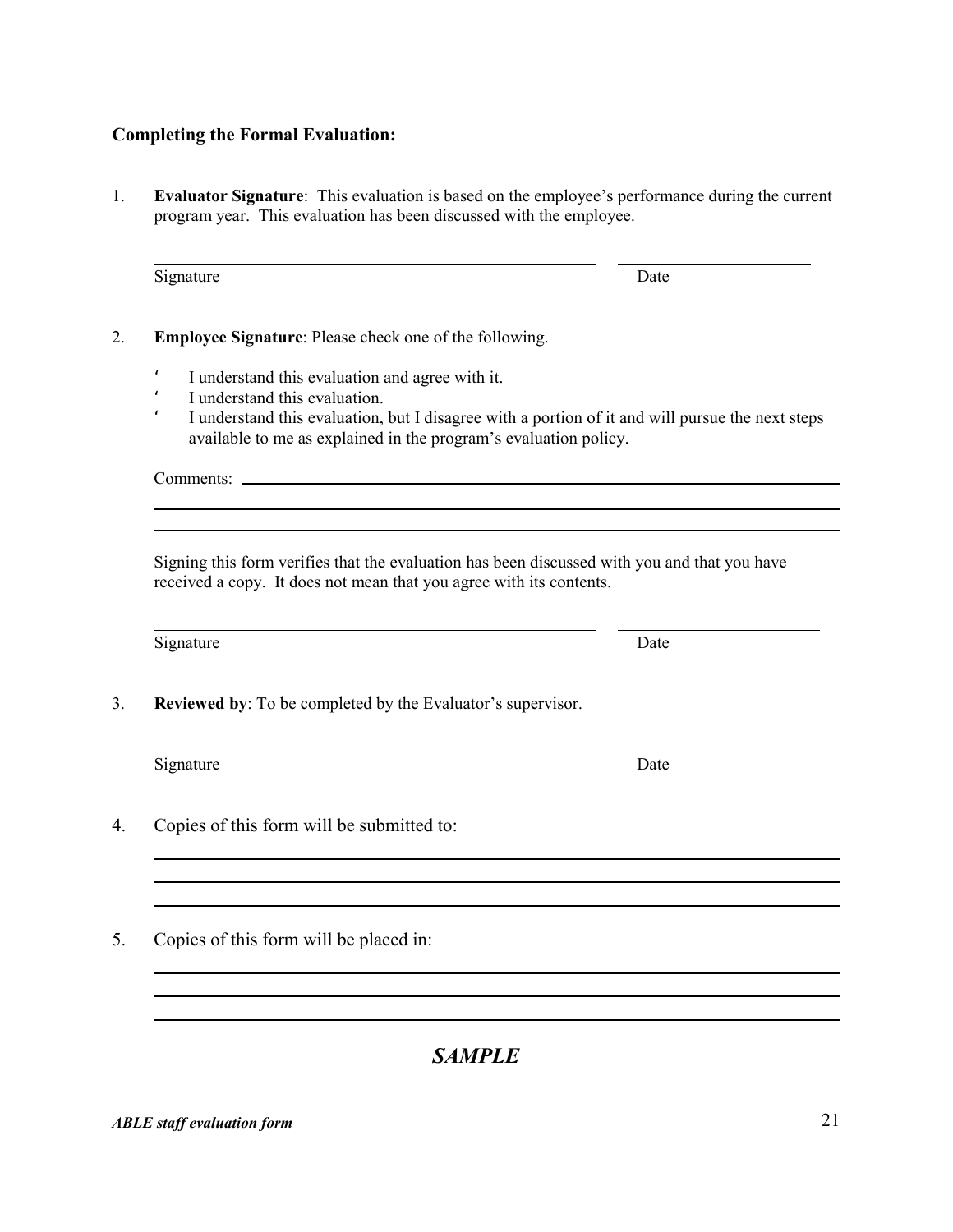# **ABLE Program Evaluation Form: Support Staff**

| <b>ABLE Program Name:</b>                        | Employee Name:          |
|--------------------------------------------------|-------------------------|
| <b>Evaluator Name:</b>                           | Social Security Number: |
| Relationship to Employee:<br>Date of Evaluation: |                         |
| Rating Period:<br>To:<br>From:                   | Hiring Date:            |
| Job Title:                                       |                         |
| Key Job Responsibilities:                        |                         |

*Use the following ratings to evaluate performance in each area:*

| <b>Significantly Exceeds Expectations:</b> | Performance is at the highest level. Employee<br>consistently demonstrates exceptional<br>accomplishments in all areas of responsibility.<br>The ability to communicate and interact with<br>others is exemplary.                     |
|--------------------------------------------|---------------------------------------------------------------------------------------------------------------------------------------------------------------------------------------------------------------------------------------|
| Meets and often exceeds expectations       | Performance is consistently strong with employee<br>successfully meeting and often exceeding normal<br>expectations in terms of quantity and quality of<br>work produced. The employee fully meets highs<br>standards of performance. |
| <b>Generally meets expectations</b>        | Performance is good in a number of areas.<br>Growth and progress is needed to satisfactorily<br>fulfill all areas of responsibility.                                                                                                  |
| Does not meet expectations                 | Performance is below standards in the primary<br>areas of responsibility. The quality and quantity<br>of work accomplished is below minimum<br>requirements for the job.                                                              |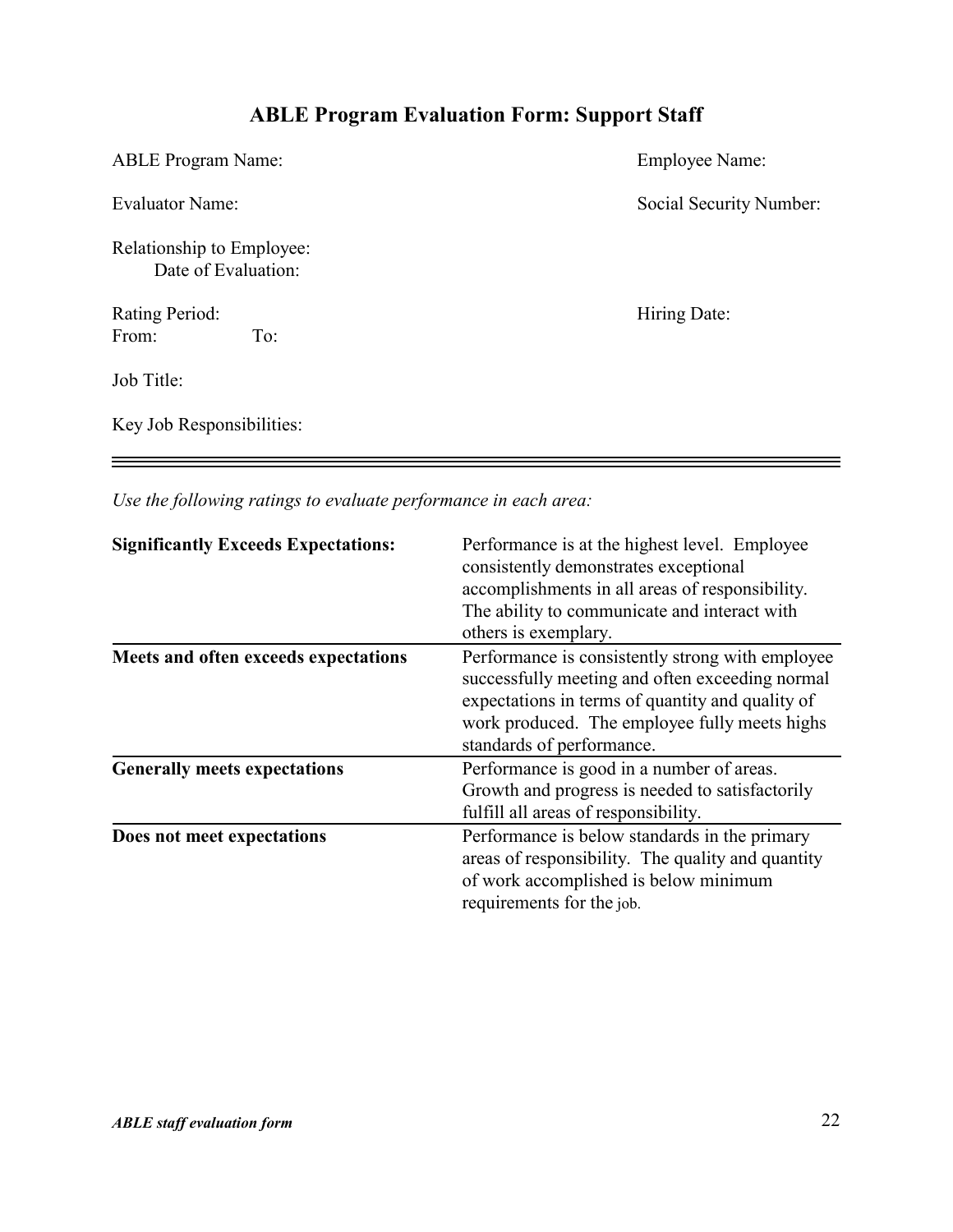#### **Employee Evaluation- Support Staff**

### **1. Job Knowledge**

The employee:

- Maintains knowledge and skills required for successfully carrying out job duties.
- Applies appropriate methods in completing duties and responsibilities.
- Takes initiative to broaden current job knowledge.
- **Program Specific Items to be added here**.

Describe specific examples:

#### Mark one rating for **Job Knowledge**:

| Significantly | Meets & Often | Generally | Does not |
|---------------|---------------|-----------|----------|
| Exceeds       | Exceeds       | Meets     | Meet     |
|               |               |           |          |

#### **Goal Setting:**

*How will you and the employee continue to develop this competency throughout the program year?*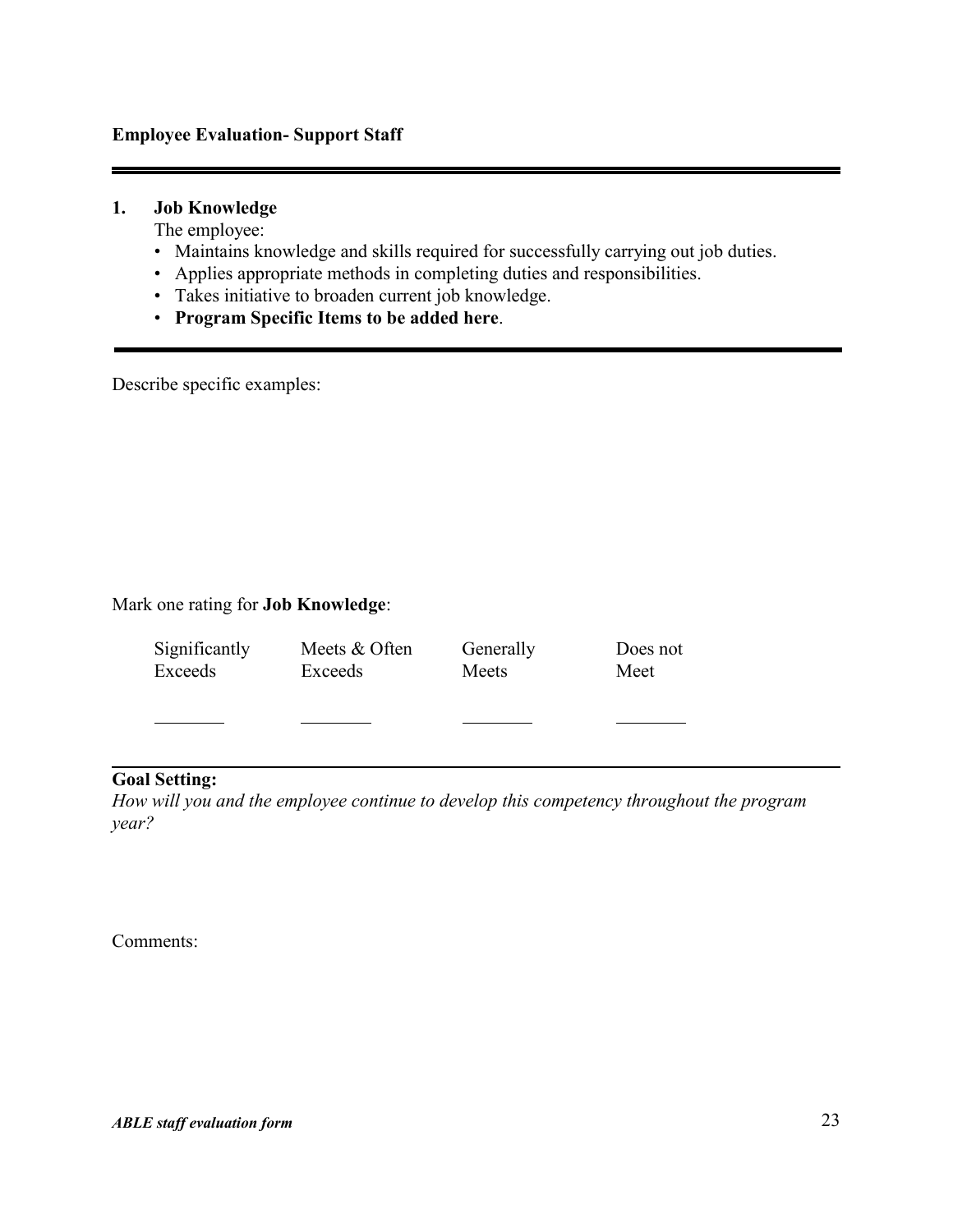#### **2. Efficiency and Effectiveness of Work**

The employee:

- Meets established goals and objectives.
- Meets timelines.
- Produces quality results in services delivered.
- Organizes work and work area to increase quality and quantity of results.
- Consistently accepts and accomplishes a fair workload.
- **Program Specific Items to be added here**.

Describe specific examples:

#### Mark one rating for **Efficiency and Effectiveness of Work**

| Significantly | Meets & Often | Generally | Does not |
|---------------|---------------|-----------|----------|
| Exceeds       | Exceeds       | Meets     | Meet     |
|               |               |           |          |

#### **Goal Setting:**

*How will you and the employee continue to develop this competency throughout the program year?*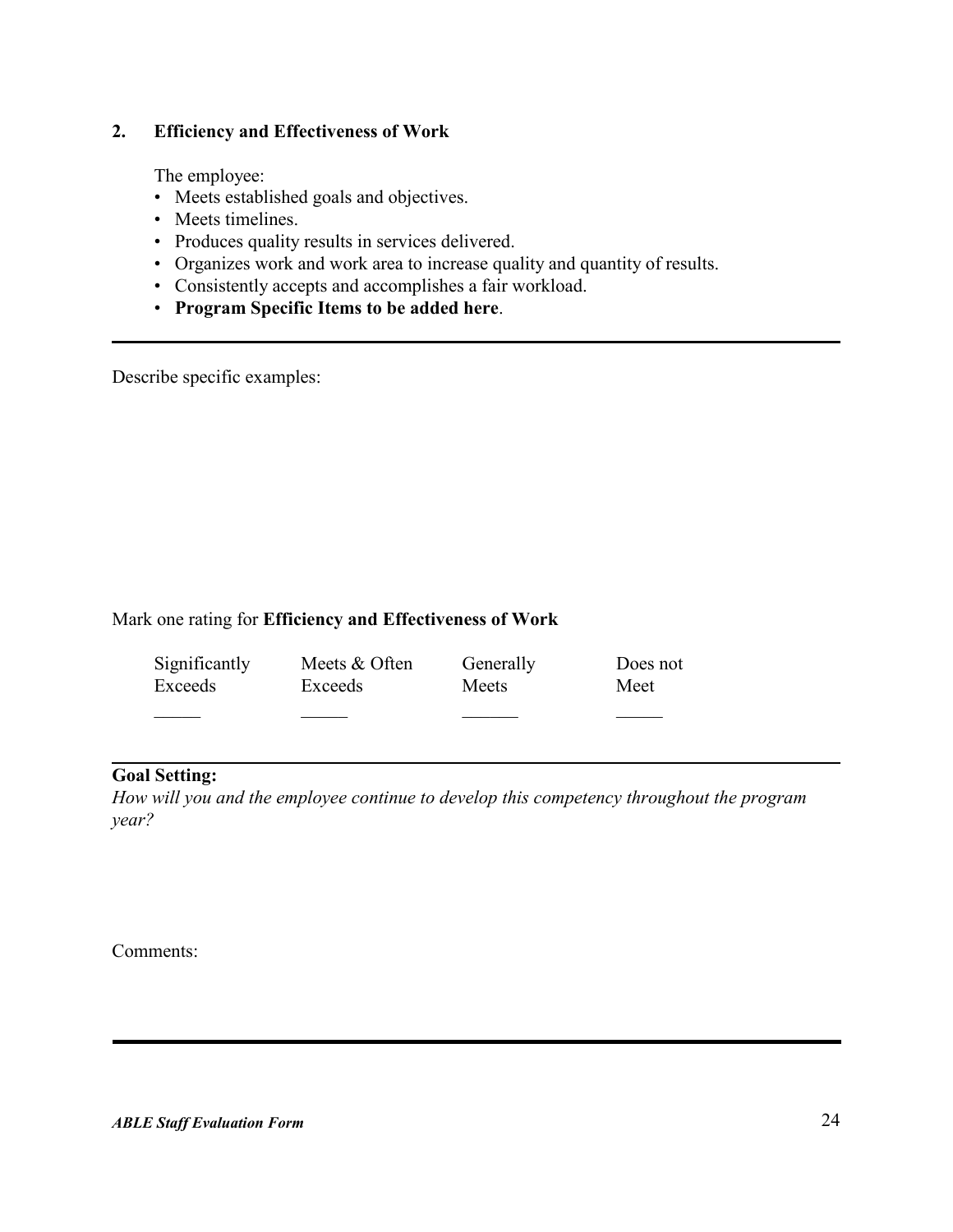### **3. Working Relationships and Communication**

The employee:

- Establishes and maintains cooperative working relationships.
- Interacts with students in a positive manner.
- Interacts with public in a positive manner.
- Promotes a positive image of the ABLE program.
- Maintains confidentiality of program, staff, and student issues as required.
- **Program Specific Items to be added here**.

Describe specific examples:

#### Mark one rating for **Working Relationships and Communication**:

| Significantly | Meets & Often | Generally | Does not |
|---------------|---------------|-----------|----------|
| Exceeds       | Exceeds       | Meets     | Meet     |
|               |               |           |          |

#### **Goal Setting:**

*How will you and the employee continue to develop this competency throughout the program year?*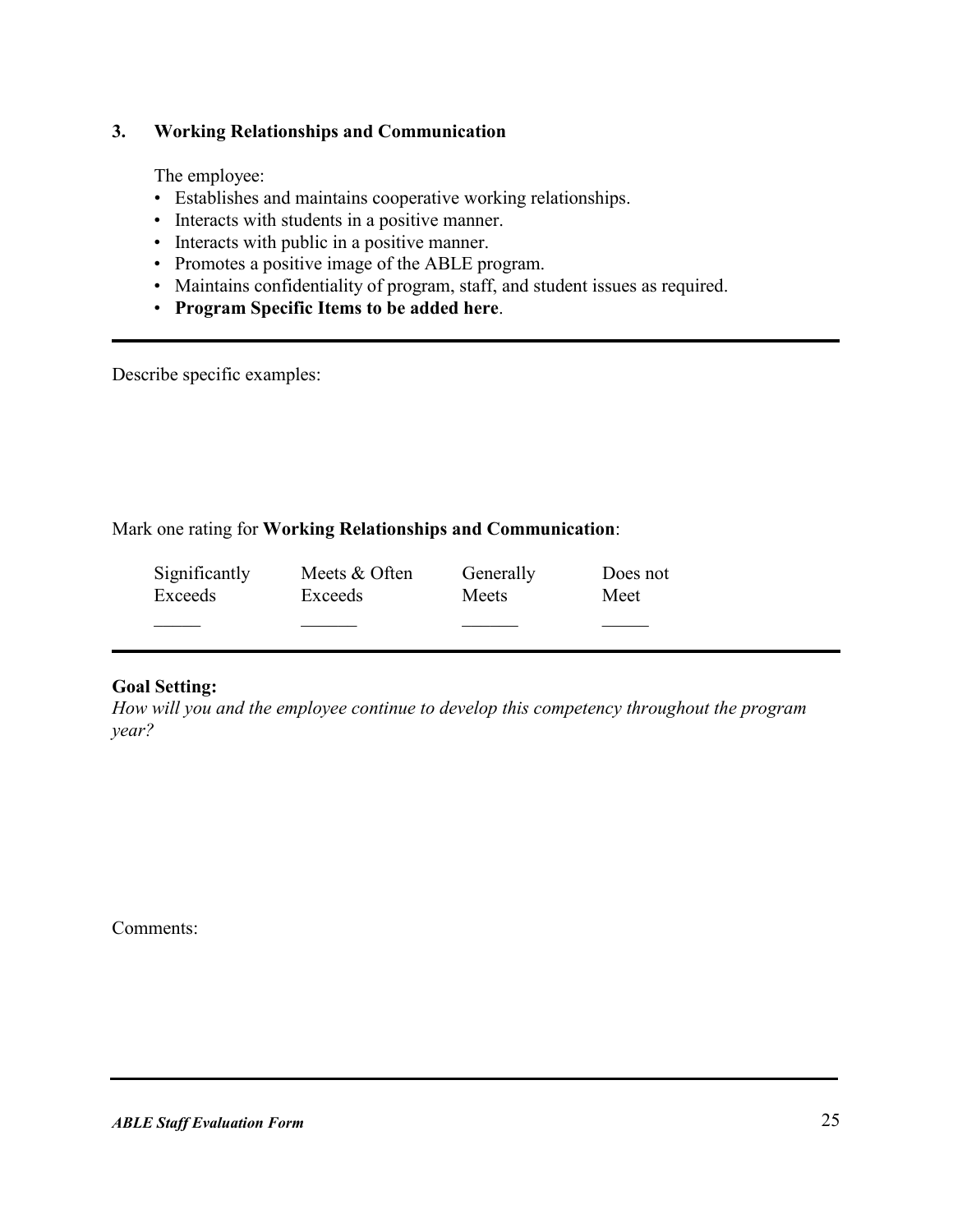### **4. Initiative/Work Attitudes**

The employee:

- Demonstrates initiative in identifying and taking charge of new assignments and tasks.
- Identifies and follows through independently on important details.
- Demonstrates a willingness to perform unassigned tasks when needed.
- Accepts change/innovation willingly.
- Exercises sound judgment in decision-making.
- Responds positively to constructive criticism.
- Maintains appropriate attendance.
- **Program Specific Items added here.**

Describe specific examples:

#### Mark one rating for **Initiative and Work Attitudes:**

| Significantly | Meets & Often | Generally | Does not |
|---------------|---------------|-----------|----------|
| Exceeds       | Exceeds       | Meets     | Meet     |
|               |               |           |          |

#### **Goal Setting:**

*How will you and the employee continue to develop this competency throughout the program year?*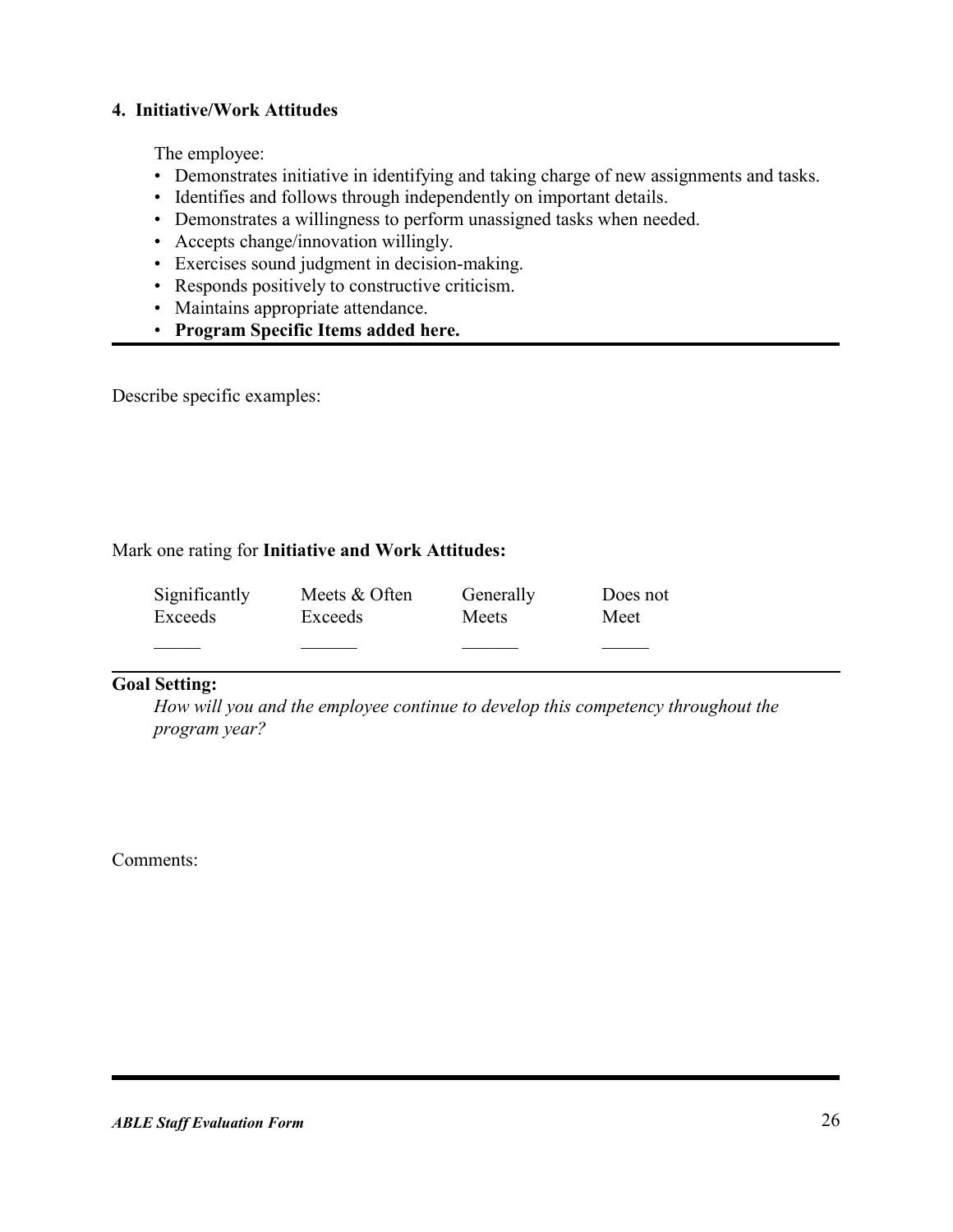**5. Other:** This area is provided for the evaluation of skills which do not fit into other categories but are responsibilities or tasks of the job and contribute to the overall functioning of the ABLE program.

Describe specific examples:

| Mark one rating for <b>Other</b> : |                          |                    |                  |  |  |  |
|------------------------------------|--------------------------|--------------------|------------------|--|--|--|
| Significantly<br>Exceeds           | Meets & Often<br>Exceeds | Generally<br>Meets | Does not<br>Meet |  |  |  |
|                                    |                          |                    |                  |  |  |  |

**Goal Setting:** *How will you and the employee continue to develop this competency throughout the program year?*

Comments:

**Completing the Formal Evaluation:**

*ABLE Staff Evaluation Form* 27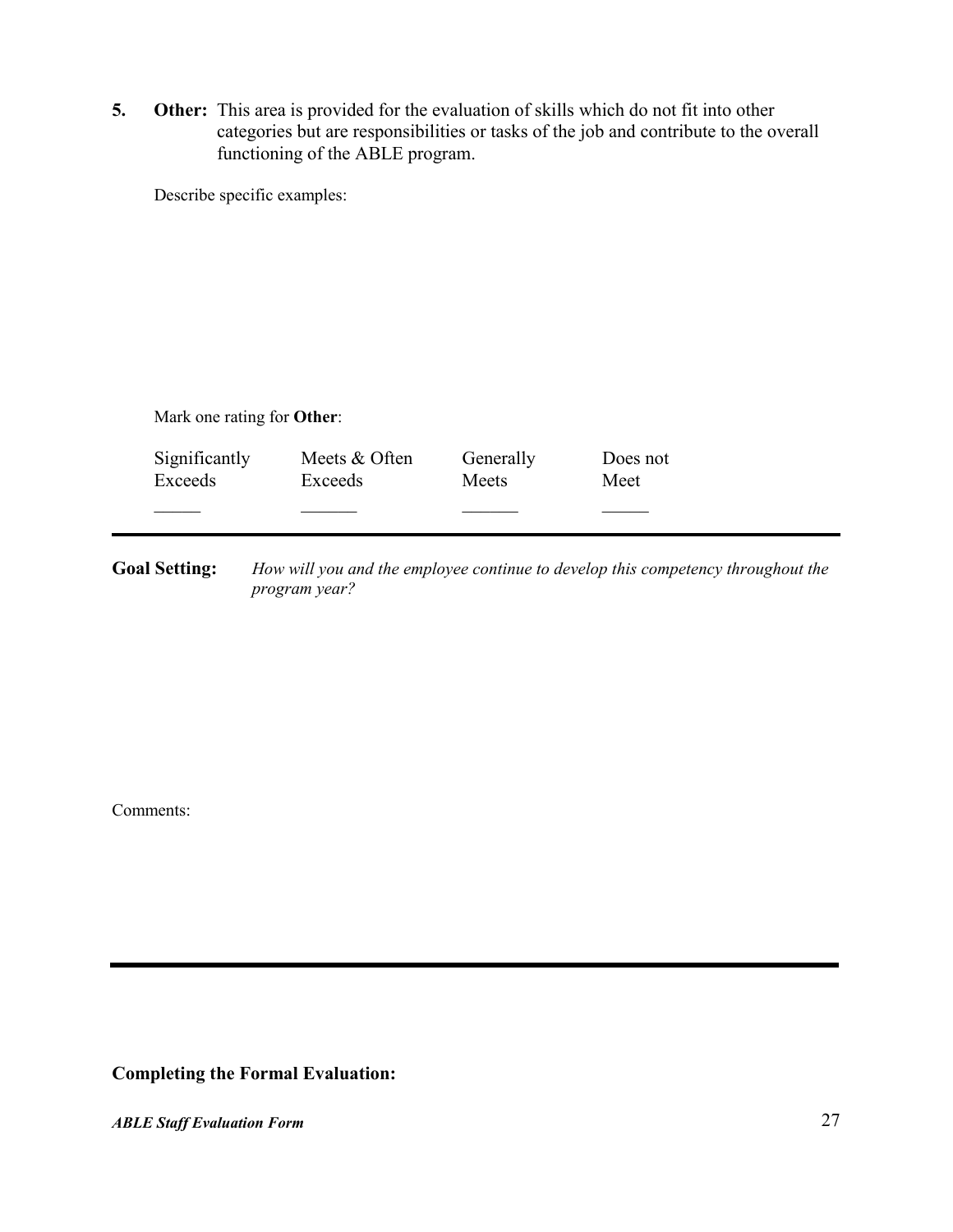1. **Evaluator Signature**: This evaluation is based on the employee's performance during the current program year. This evaluation has been discussed with the employee.

| I understand this evaluation, but I disagree with a portion of it and will pursue the next steps<br>available to me as explained in the program's evaluation policy. |
|----------------------------------------------------------------------------------------------------------------------------------------------------------------------|
| Comments:                                                                                                                                                            |
| Signing this form verifies that the evaluation has been discussed with you and that you have<br>received a copy. It does not mean that you agree with its contents.  |
| Date                                                                                                                                                                 |
| <b>Reviewed by:</b> To be completed by the Evaluator's supervisor.                                                                                                   |
| Date                                                                                                                                                                 |
|                                                                                                                                                                      |
|                                                                                                                                                                      |
|                                                                                                                                                                      |
|                                                                                                                                                                      |
|                                                                                                                                                                      |

### **Methods and Sources for Collecting Staff Performance Data**

*The samples and models provided are for information only. No ABLE program is required to use them.* 28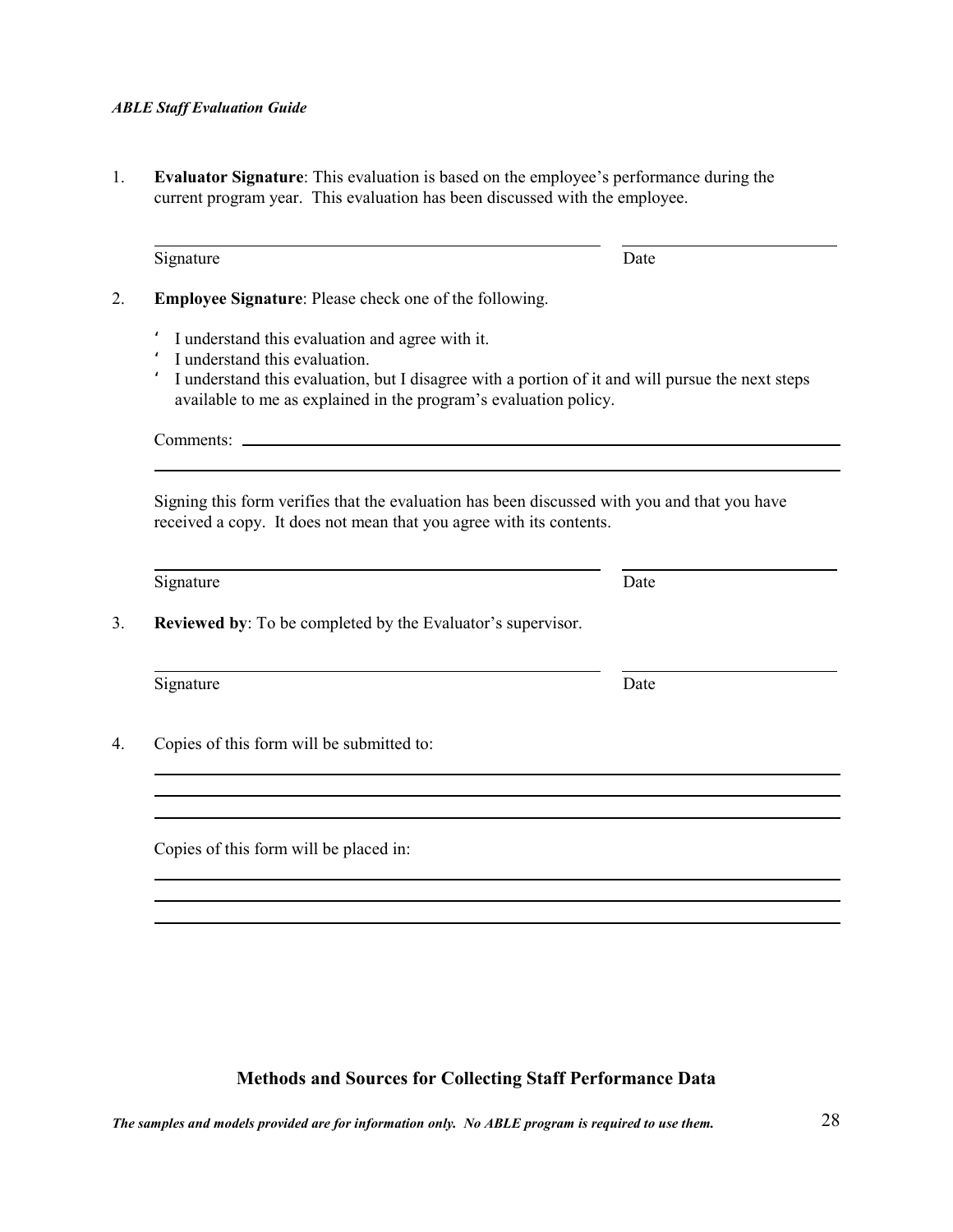Observation is a method used frequently for judging job effectiveness and performance. This method offers the evaluator the opportunity to observe the employee in action and ensures that the employee is appraised in his/her normal working context. Evaluation policy should state how the observation will be conducted, how many observations will occur, and what is expected of both the evaluatee and the evaluator. The observer needs to act in a professional and nonthreatening manner. The employee needs to be able to conduct business as usual while disregarding the potential impact of the observation. Both evaluatees and evaluators may benefit from professional development activities that present techniques for conducting and participating in observation.

The use of multiple data sources to judge job performance is a recent trend in personnel evaluation. Some ABLE programs are currently using student surveys, peer reviews, and teacher-created portfolios in conjunction with observation. Also, staff are encouraged to complete self-evaluations as part of the evaluation process. The additional data help provide a more complete picture of what job performance looks like in adult basic and literacy education programs. Professional development activities focusing on the construction of surveys, the role of peers in evaluation, and the use of teaching portfolios would be helpful in making program decisions about the adoption of multiple data sources.

A sample checklist that can be used when observation is a source for collecting information on job performance follows this page.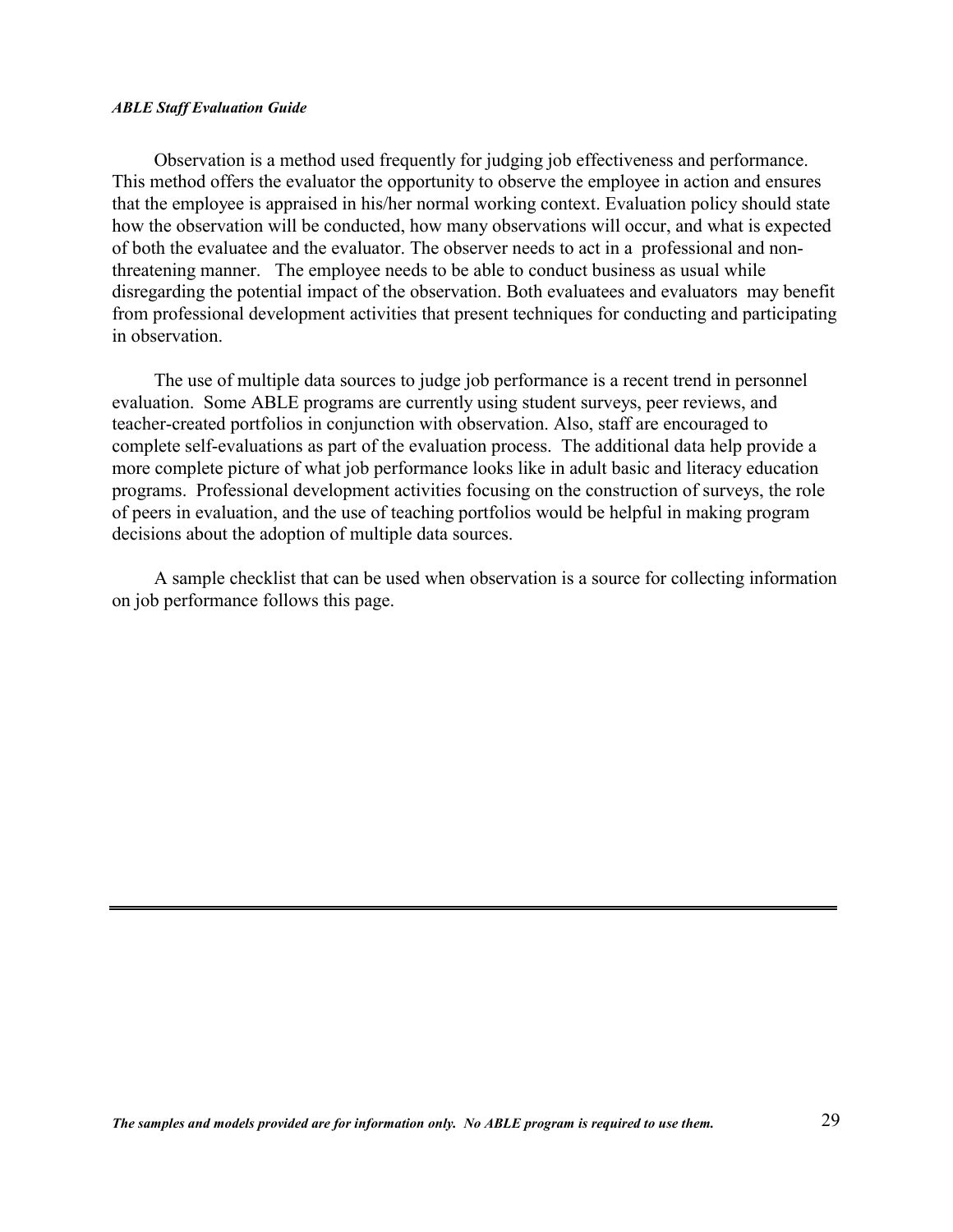### **An Observation Checklist**

**To the evaluator:** Place a checkmark before the activity as it is completed.

#### **Before the Observation:**

- Review the job description.
- ' Review program data including employee's contributions to program effectiveness.
- Review previous year's evaluation results including professional development plans.
- Schedule an appointment for a formal on-site observation.
- ' Choose the evaluation instrument.
- '*Assemble peer team and train for observation.*\*
- '*Collect completed teaching portfolio.*\*
- ' Administrator and evaluators meet together to set time frame and activities to accomplish
- <u>for the scheduled visit time frame for observation.\*</u>

#### **During the Observation:**

- ' Arrive at the appointed time.
- Remain as unobtrusive as possible during the observation, particularly in an instructional setting.
- Use a chosen instrument to guide the observations of the employee on the job or take notes
- based on the chosen categories of job performance.

#### **After the Observation:**

- ' Interview the evaluatee after the observation, if appropriate and feasible.
- Briefly interview students, peers, and volunteers if appropriate. Some observers may choose to supplement the formal evaluation with informal "drop-in" observations. If that is a favored practice, it should be part of the written policy along with the expectations of use for data collected in that manner.
- '*Review all data from multiple sources.*
- '*Peer teams meet together to compile results.*\*
- ' Compile observation data into a report.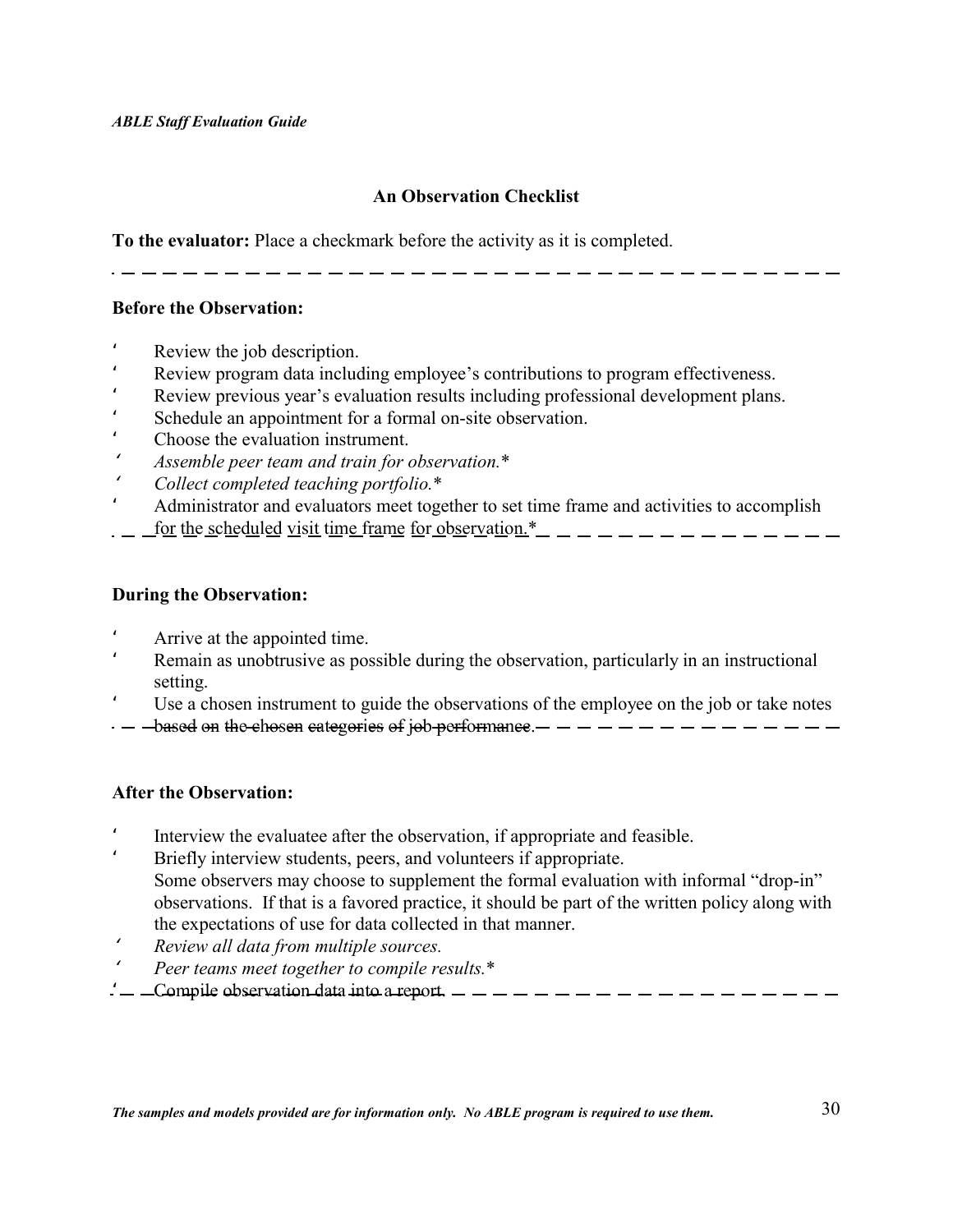#### **\* indicates multiple evaluator sources**

#### **Multiple Data Sources** - **A Brief Description**

#### **Self-Evaluation**

A self-evaluation instrument is a tool that allows the employee to reflect on past performances, job responsibilities, major accomplishments, and job-related goals. Taking time to reflect also encourages the identification of strengths and the acknowledgment of professional growth in challenging aspects of the job. Another useful outcome of this activity is the opportunity to recognize job tasks and responsibilities which continue to be a challenge.

A written self-evaluation form can be used to guide the evaluation process for the employee and the evaluator. In order to be efficient, the self-evaluation form should be constructed using the same categories that appear on the formal evaluation form. For example, if *Work Attitudes* is a category, then the form should ask the employee to review performance in that area. This would allow for thinking of job tasks, accomplishments, and challenges. Other open ended questions could be included, such as: job-related training needs; future goals and/or career plans. Sample questions or statements that an employee might find on a self-evaluation form are:

- *What are my positive attitudes in relation to performing my job?*
- *What are my work-related goals for the next program year?*
- *In what areas of my job do I need to improve?*
- *How can my ABLE director or coordinator help me increase my job performance?*
- *Describe some of the successful strategies you have used to meet the challenges associated with performing your job.*
- *What would you like to do professionally in the coming year that you have not done this year?*

The form should be completed in the Pre-Evaluation Stage and given to the evaluator to review before the formal evaluation begins.

#### **Student Input**

In K-12 school settings, it is not common practice to ask if students like the surroundings, the teacher, or if they are satisfied with the service. On the other hand, adult education programs routinely solicit response from their participants. Questions about satisfaction with the teacher, the materials, and the learning experience appear on surveys and questionnaires used in many ABLE programs. The programs use the answers to determine the services needed, to make changes in existing practice, and to identify professional development needs that will result in delivering quality educational services to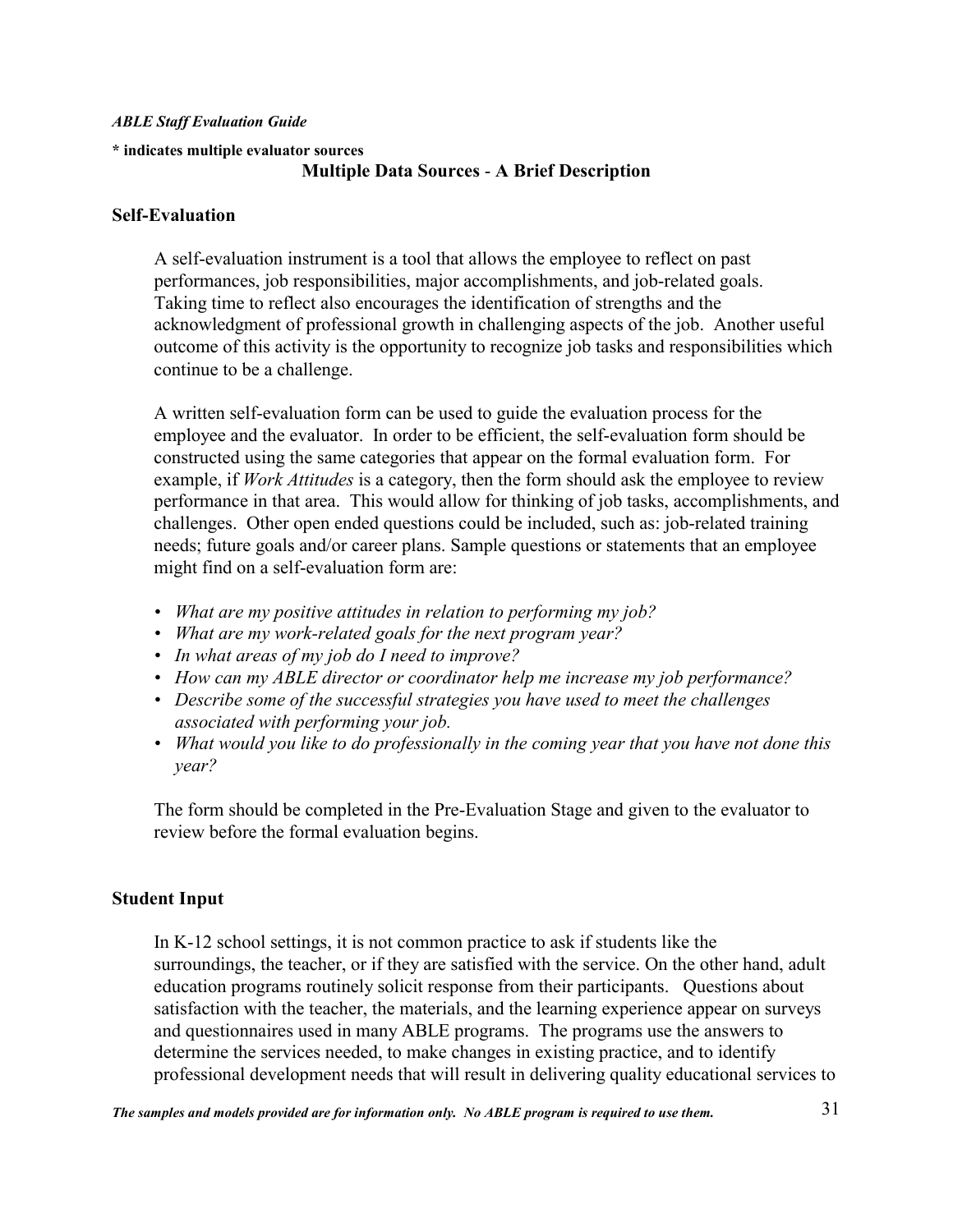the community.Sample questions or statements may include:

- **•** *Program personnel help me when I need support.* ' *Yes* ' *No* ' *Sometimes*
- **•** *Program staff worked with me to create a learning plan that will help me meet my goals.*
- *The instructor uses many different teaching methods like one to one, small group, and large group.*
- *ABLE staff members treated me respectfully when I came for orientation.*
- *The instructor discusses my progress with me on a regular basis.*

Programs may want to include student representatives in the developmental phase of the student surveys or questionnaires. The survey results are provided to the evaluator.

#### **Partner/Agency Input**

ABLE programs frequently partner with community agencies to deliver services to their students. Students benefit from the collaborative efforts. Surveys and questionnaires about the job performance of any shared staff would be a way of gathering additional information for the evaluation process. Input could be gathered from students, peers, and administrators of the partnering agencies. To be effective, the surveys should be based on how the staff member interacts with each group. Sample statements may include:

- *The ABLE staff member keeps accurate documentation of referrals.*
- *The ABLE instructor contributes equally in the classroom with our instructor.*
- *The ABLE staff member exhibits a welcoming, positive attitude towards out clients.*
- *The ABLE staff members respond promptly to agency inquiries.*

The surveys should be given to the evaluator to be used in the overall decision making.

#### **Peer Review**

Teachers often say that they would prefer to be evaluated by "one of their own." There is a fear that the evaluator may not know the complexity of a teacher's role and will not see all of the evidence of preparation and good work. Peer review, whether done individually or in teams, has become an acceptable evaluation tool. Unexpected benefits include an open exchange of methods and resources among peers, networking opportunities between beginning and seasoned teachers, and teamed efforts to identify and assist at-risk teachers and classroom situations. Programs adopting peer review do so only after considering many elements such as these:

- *Purpose of the review*
- *The receptivity of the staff to peer review*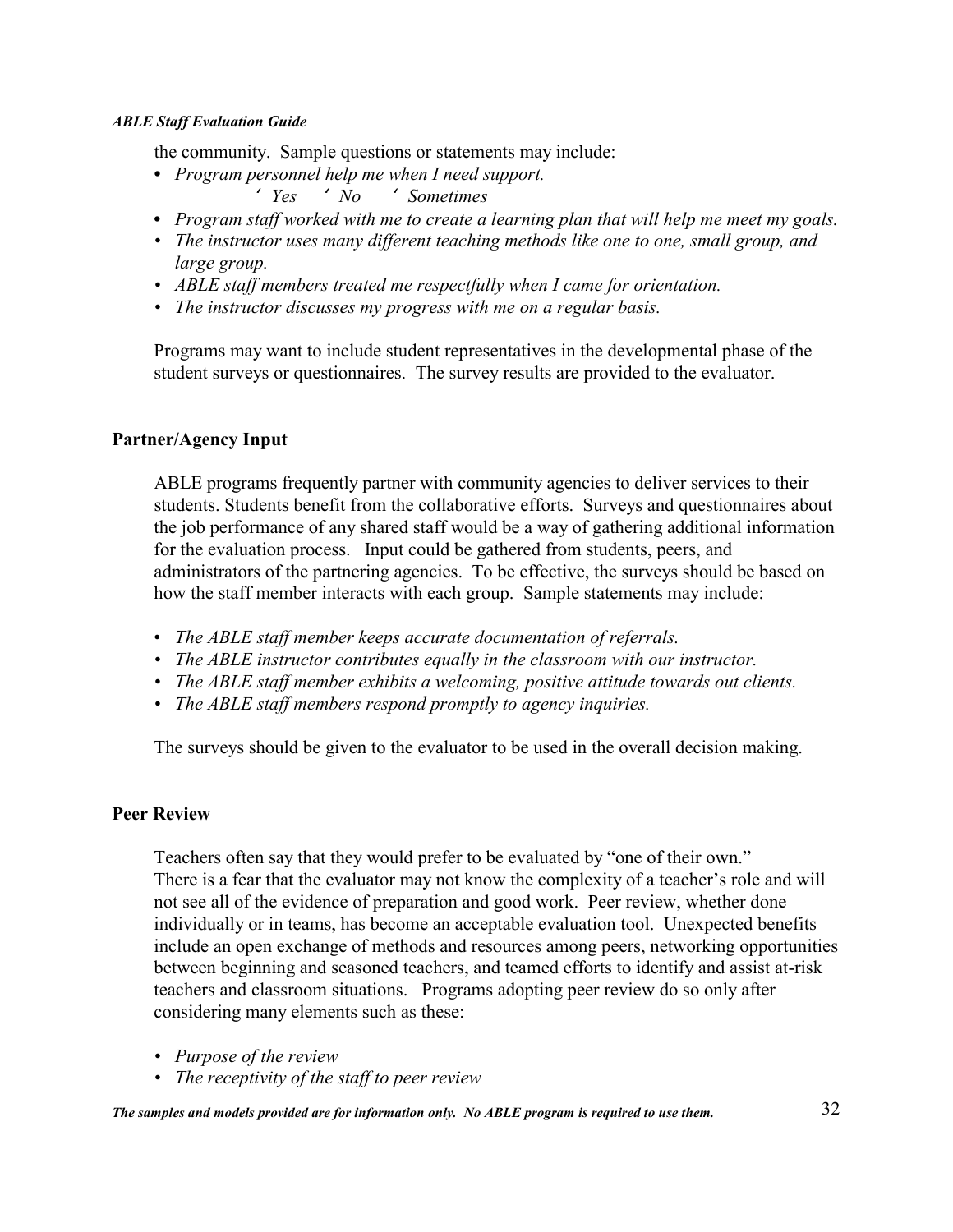- *The kinds of information to be gathered*
- *The qualifications of the peer team members*
- *The organization of the team and the actions to be taken*
- *The training needed*
- *How results will be reported*
- *Barriers to success*

Setting up a peer review system requires planning, coordination, and training but the results will assist programs in maintaining quality personnel and procedures.

#### **Teaching Portfolios:**

Teaching portfolios contain evidence of an individual's teaching strengths and accomplishments. They are a means of documenting teaching responsibilities, methods for solving classroom problems, instructional successes, on the job learning, and professional growth. Some items included may be determined by the program, the school district, and the local professional development committee, but self-selection is an appealing feature. The teacher can make decisions about his/her work and how it can best be explained and displayed. Some of the items which may appear in a portfolio include:

- *Summary of roles and responsibilities*
- *Professional goals and objectives*
- *Feedback from students and peers*
- *Examples of various teaching methods, strategies, and teaching environments*
- *Products of teaching, such as lesson plans, projects, curriculum units*
- *Evidence of professional development*
- *Honors and recognition*

Developing a portfolio system requires effort and commitment but the results can be beneficial to the teacher, the administrator, and the whole program.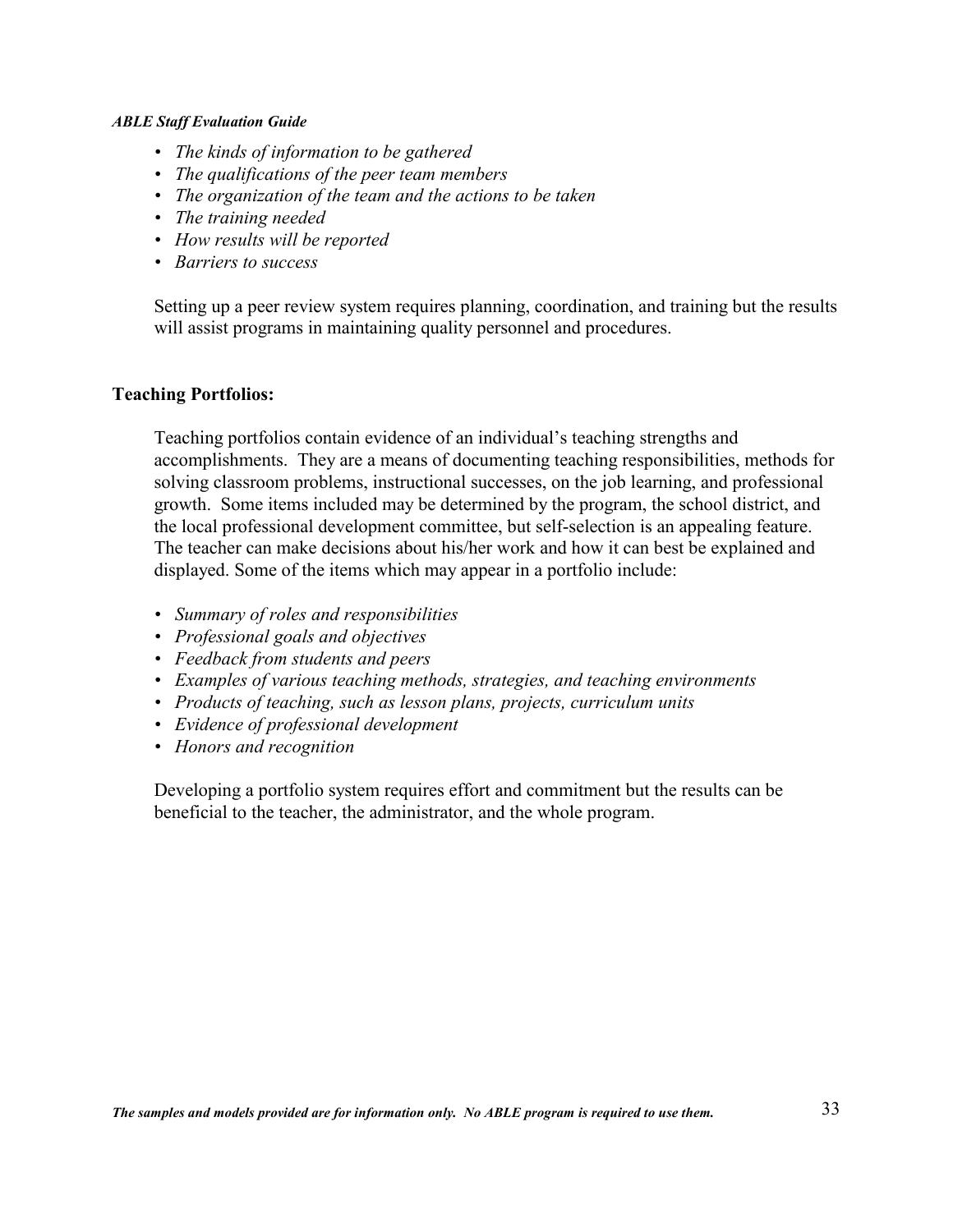

### **Connecting Staff Evaluation and Professional Development**

Encouraging professional growth is one of the purposes of staff evaluation. Preparing for or engaging in the evaluation itself requires self reflection on the part of the employee. "What do I do well?" "What have I learned during the past year?" "What helpful advice or solutions have I been able to share with my colleagues?" "What challenges do I face?" "What do I need to know to do a better job?" Answers to these questions guide the employee and employer's plans for the program.

#### **Professional Development for the Staff Evaluation Process:**

In preparation for conducting evaluation, the evaluator should be asking similar questions and reviewing his/her knowledge of the employee's duties and performance. In addition, the evaluator must know how to conduct evaluations that:

- Are fair and equitable
- Satisfy funder requirements
- Satisfy partner agency requirements
- Are professional
- Can withstand legal scrutiny

ABLE directors providing input for the staff evaluation process suggested that both administrators and staff would benefit from professional development about staff evaluation. Some of their suggestions appear below.

| <b>Sample Professional Development Topics for Staff Evaluation</b> |                                                  |  |  |  |
|--------------------------------------------------------------------|--------------------------------------------------|--|--|--|
| <b>Administrator/Evaluator</b>                                     | <b>Employee/Evaluatee</b>                        |  |  |  |
| Writing Job Descriptions                                           | Writing Job Descriptions                         |  |  |  |
| <b>Conducting Personnel Evaluations</b>                            | Personnel Evaluation-Rights and Responsibilities |  |  |  |
| The Art of Negotiation                                             | Professional Development Planning                |  |  |  |
| <b>Building Rapport</b>                                            | Team Building                                    |  |  |  |
| How to Conduct Interviews                                          | Networking                                       |  |  |  |
| Professional Development Planning                                  | Goal Setting                                     |  |  |  |

*The samples and models provided are for information only. No ABLE program is required to use them.* 34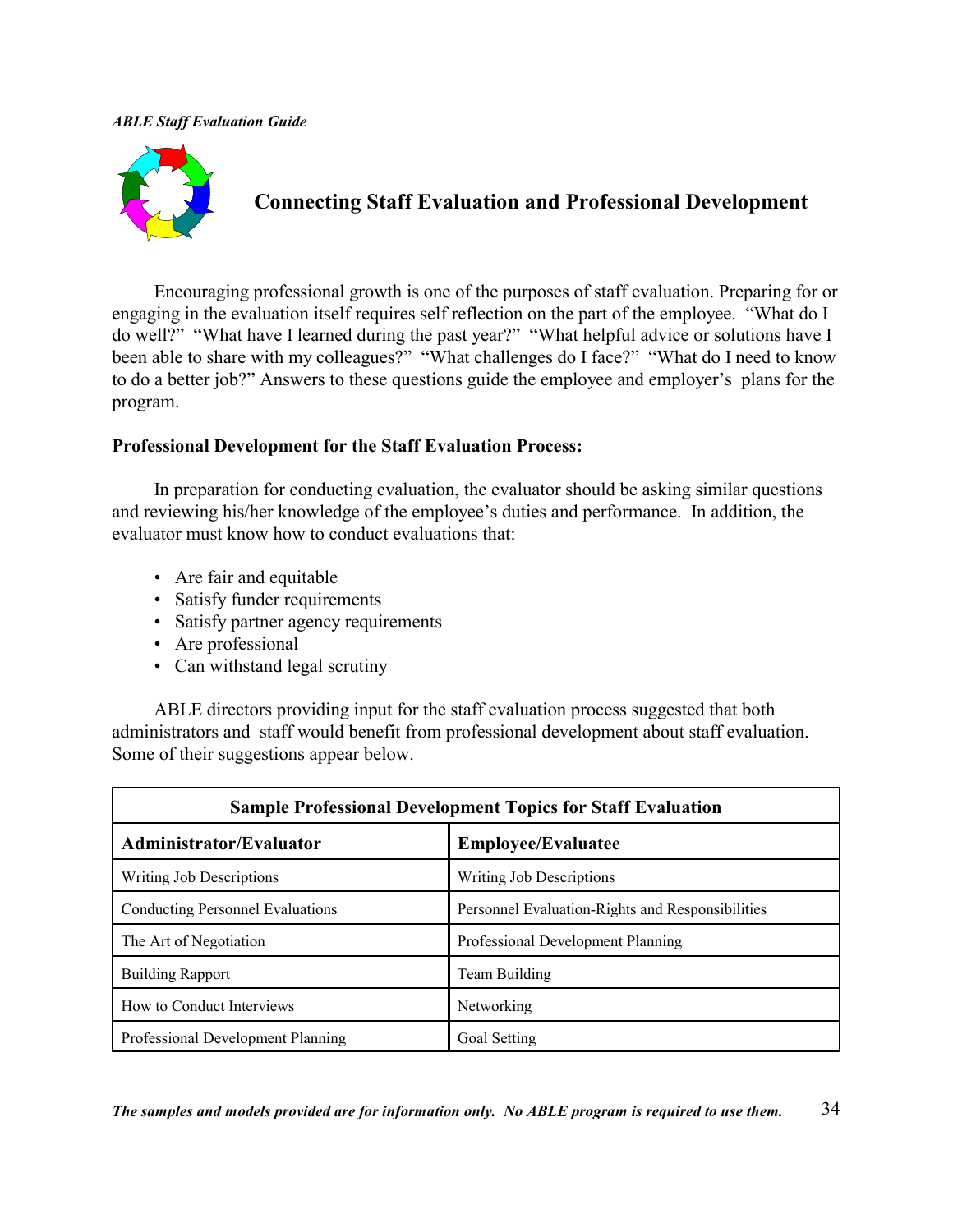#### **Using Evaluation Results for Professional Development Planning:**

The evaluation process will result in a plan for professional development for the employee. A sample planning process is described below. ABLE Programs use the Individual Professional Development Plan that is required by the Ohio Department of Education to enable staff members to meet their improvement plans. The following Performance Plan sample may provide a way of further connecting the results of staff evaluation to performance improvement. The plan is a collaborative effort among the evaluator, the supervisor, and the employee.

#### *SAMPLE* - **A Performance Plan**

- 1. Identify actions or behaviors that the employee needs to **begin, discontinue, or continue** in the next program year.
- 2. Use these actions to set performance goals.
- 3. Describe what success in those areas will look like.
- 4. Identify professional development opportunities that will assist the employee in meeting the goals.
- 5. Follow up with the employee on the impact of the professional development activities on their job performance.